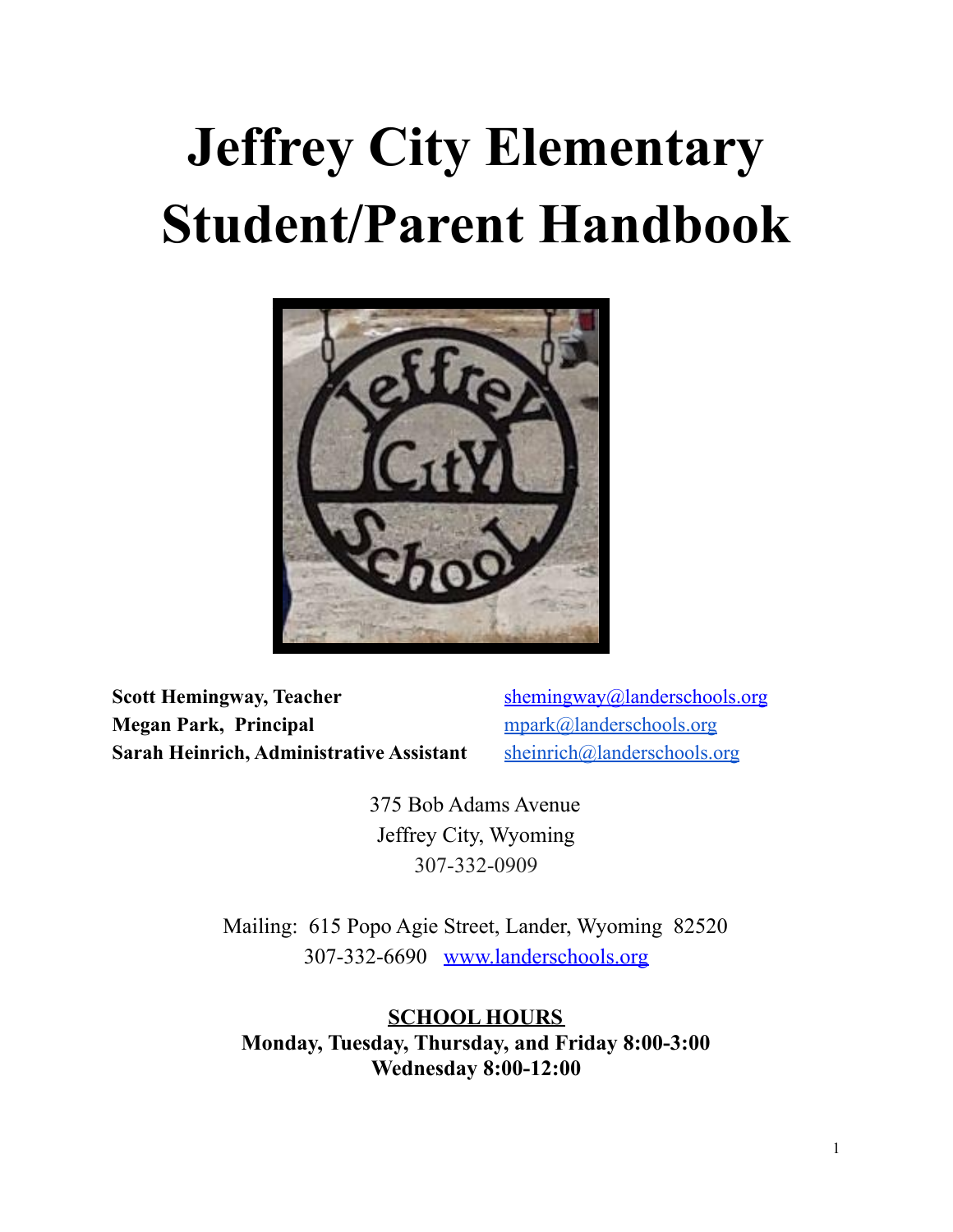

# **Our Mission**

In partnership with families and community, we educate

students to become responsible citizens who respect one another and have the motivation, skills, and knowledge to succeed

# **Our Vision**

By setting high expectations and providing diverse learning opportunities, we will empower students to succeed in careers, college, and life.

# **Goal: Improve academic achievement and performance for all students**

- Graduation and dropout rates will improve
- Increase performance in reading, writing, math, and science
- Develop performance measures in non-core content areas

# **Goal: Ensure safe and orderly school environment**

- Implement crisis plans in all departments and buildings
- Maintain positive school environments that promote responsible, respectful, and safe behavior

# **Goal: Ensure efficient and effective processes**

- The district will utilize a continuous improvement model to address efficient and effective operations
- Implement a communication plan that strengthens community relationships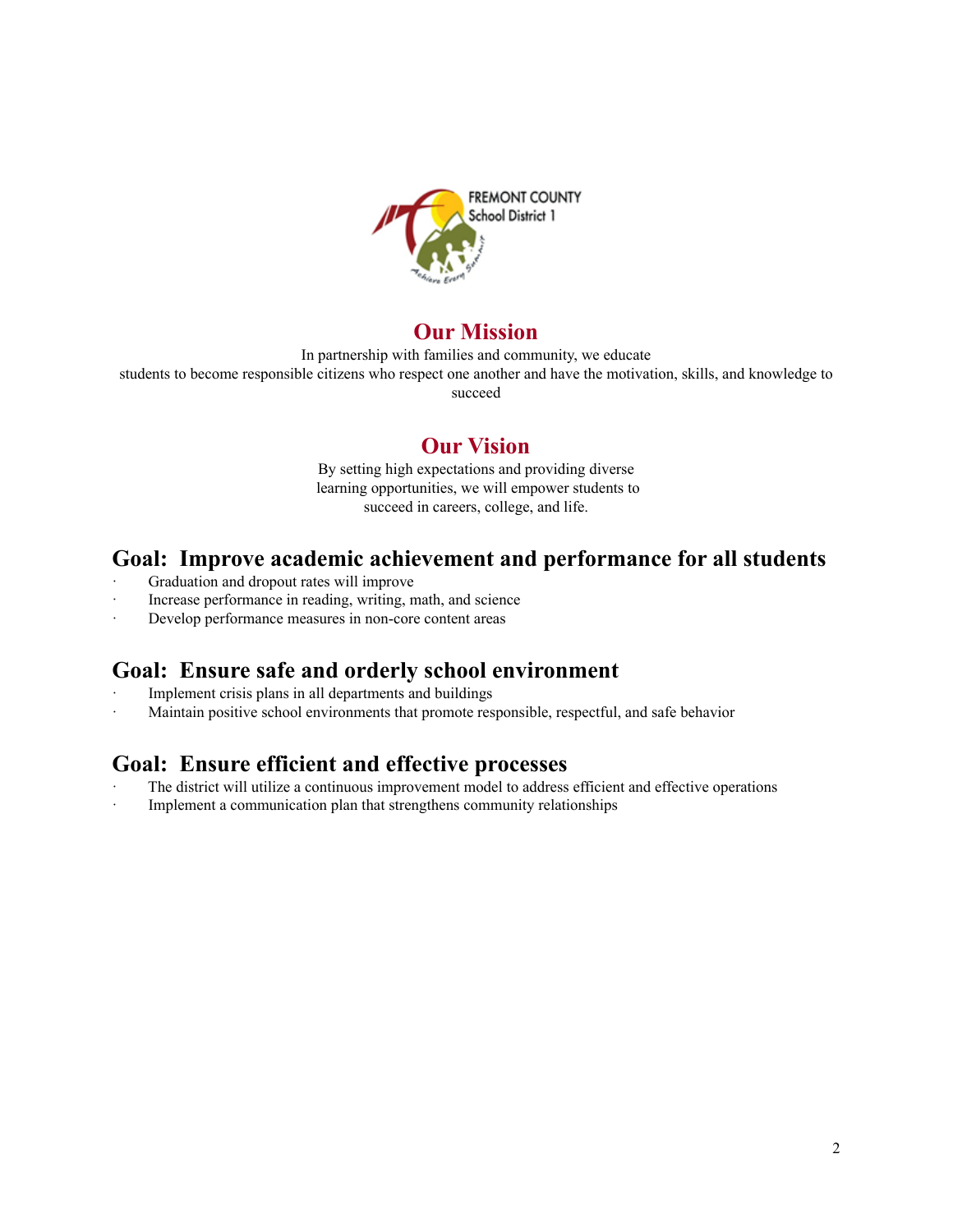# **ATTENDANCE**

If your child will be absent please contact the Jeffrey City teacher. In the event that the students are traveling to Lander, please call or email the front office at Gannett Peak Elementary, 307-332-6690, so they can verify the day's attendance.

## **BICYCLES, SKATEBOARDS, ROLLER-BLADES, SCOOTERS and ELECTRIC SCOOTERS**

If you ride any of these to school, you must store/lock them in the appropriate areas upon arrival. No riding is allowed anywhere on school property. The school does not assume responsibility for any lost/stolen items, and we recommend keeping them locked. Students not complying with this request will have these item(s) confiscated until the end of the school day and lose their storing privileges. Replacement costs for lost/stolen items are not the responsibility of the school/district.

# **BUS STUDENTS**

The assigned bus driver will inform students who ride a regular bus route of behavior expectations. Parents are encouraged to discuss these expectations with their children. Students should not leave school property for any reason while waiting for their bus to arrive. Transfer buses between in-district schools are not available. Any transportation issues should be directed to the Bus Barn at **332-3798.**

# **CODE of CONDUCT**

Jeffrey City students agree to: BE SAFE, BE RESPONSIBLE, BE RESPECTFUL. Consequences may be determined at the principal or head teacher's discretion. Possible consequences for students who choose to disregard school expectations may be:

- 
- 
- 
- 
- Classroom consequence Principal, student, parent, teacher conference
- Time out of recess Lunch time detention
- Restorative Practice Exclusion from special events or activities
- In-school suspension Out of school suspension
- Written Communication Home

# **COMMUNITY RELATIONS COORDINATOR**

The district employs a Community Relations Coordinator to provide a number of communication services to parents, including serving as a liaison between the district and parents/community. For information, please contact Matt Jacobson (mjacobson @landerschools.org).

# **DRESS CODE**

Student's dress and personal appearance should not disrupt or distract from the learning environment of the school. School personnel will intervene and parents will be notified to bring a change of clothing when clothing is considered inappropriate or offensive. The following clothing/apparel is inappropriate at school except on specifically designated day(s):

- 1. Wearing of hats or hoods while inside the building.
- 2. Sunglasses in the building.
- 3. Clothing with distasteful designs or lettering.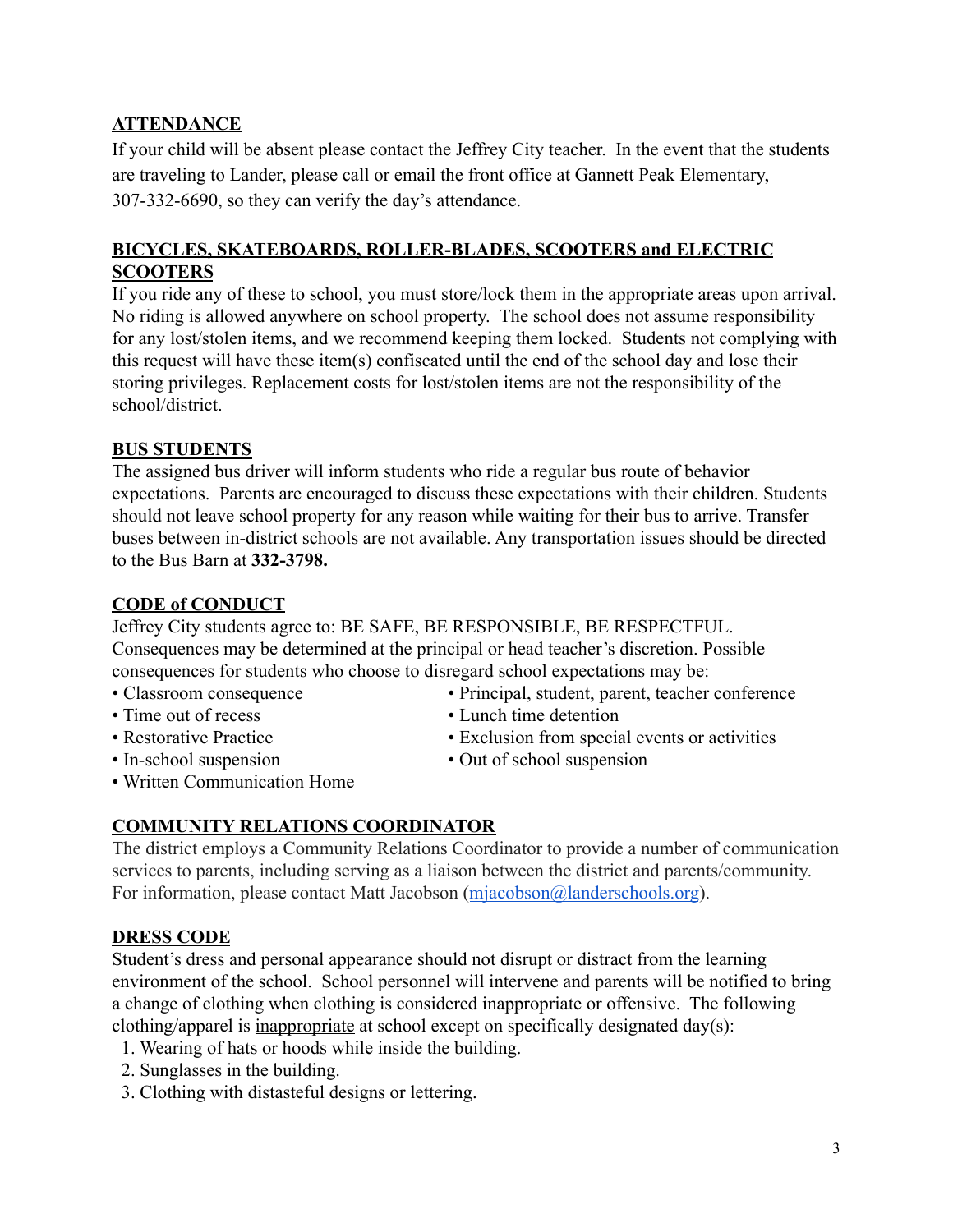4. Bare feet.

5. Halter tops, half shirts/midriffs

6. Dresses, skirts, or shorts which are too short. (Acceptable length is to the student's fingertips.)

7. Any clothing item or accessory that is deemed by school officials to advocate, represent,

promote or advance gang activity, violence, racism, sexual behavior,

obscene language, alcohol, or drug usage or distribution is prohibited.

8. Pants are to be worn at the waist at all times

# **DRILLS AND EMERGENCY PROCEDURES**

Students will be informed of procedures to be followed in case of fire or crisis. Drills will be practiced on a regular basis. In the case of a crisis, it is advised that parents not contact the school as it may tie up the phone lines to area emergency services. In an emergency, parents will be notified via **Parent Portal Messenger**, the radio and/or other media sources as soon as possible.

# **DRUG FREE ZONE INCLUDING TOBACCO AND ALCOHOL**

The use of alcoholic beverages, tobacco, or dangerous/illegal drugs by students, or possession of such by students or adults in any school building, on school grounds, at any school function, or while on any school-sponsored trip is prohibited. Students are prohibited to be in any school building, on school grounds, or at any school function, while in possession of or using any tobacco product or under the influence of alcohol or drugs or following the immediate prior use of alcohol or drugs. The illegal use of legalized (over the counter) products will also constitute violation of this policy. It is unlawful to manufacture, distribute, dispense, possess or use a controlled substance, as that term is defined by state and federal law, while on school district property

# **EMERGENCY CONTACT INFORMATION**

Please update the Gannett Peak Elementary office and the Jeffrey City teacher with current telephone or address changes as well as persons to call in case of emergency. We may need to contact parents directly or urgently.

# **FIELD TRIPS**

Throughout the school year, your child will have the opportunity to attend field trips. The teacher will be sending specific information regarding the field trip. All chaperones need to complete the volunteer paperwork outlined under parent volunteers. Permission for your child to participate in field trips is given during yearly online registration.

# **FUNDRAISING**

The Jeffrey City principal must approve soliciting (selling things at school) by students or others. This also includes handing out informational leaflets or seeking donations.

# **HOMEWORK**

Parents are encouraged to remain aware of their children's homework, show an interest, and encourage their children to complete assignments on time. If a student is absent, a parent may request his/her child's homework which will be available in the office after 3:05 pm.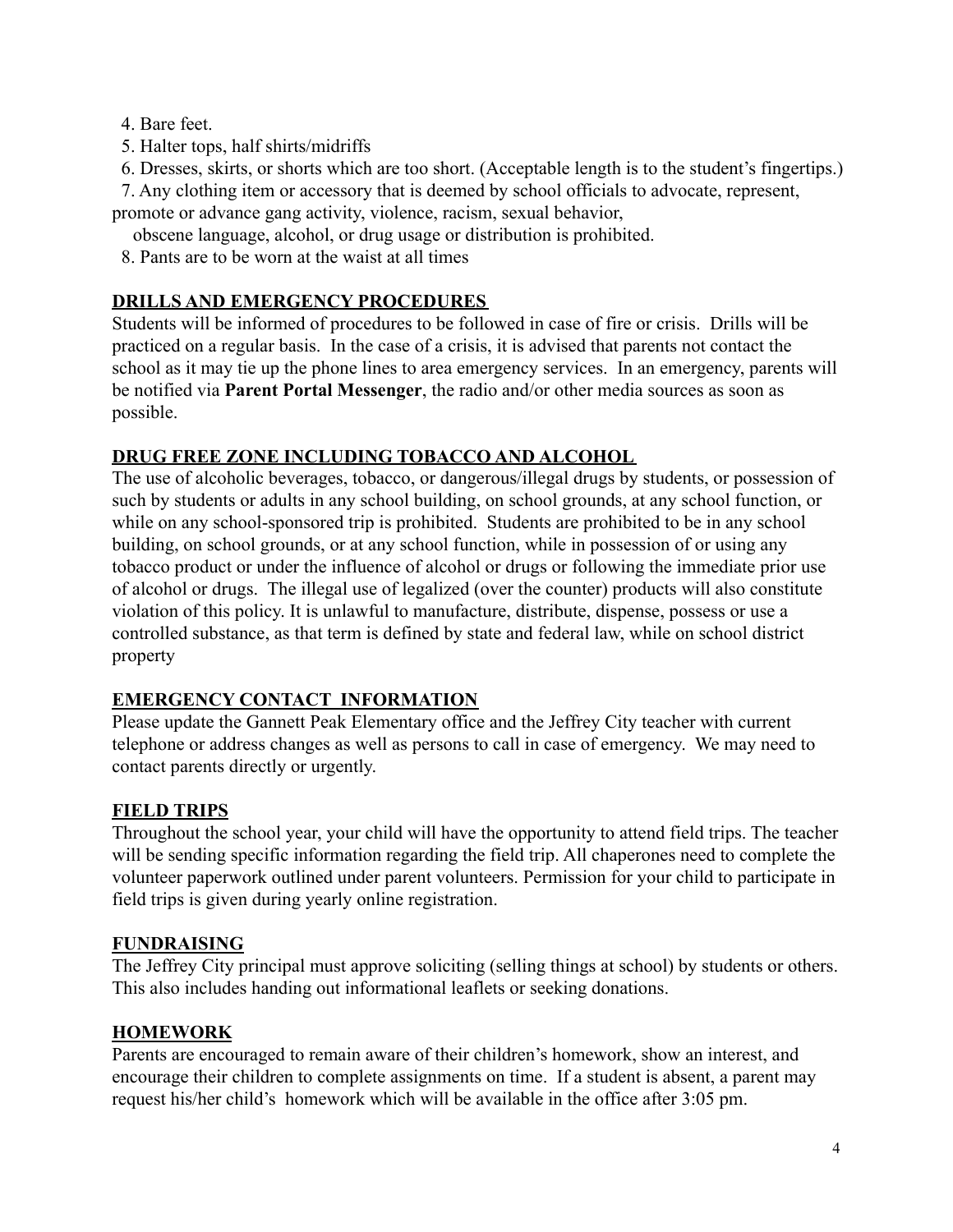# **LEGAL CUSTODY OF STUDENTS**

A legal document, signed by a judge, is required to support any questions of custody between divorced or separated parents. Unless we have the document on file, both biological parents have equal rights to the student.

# **LOST AND FOUND**

Ask the teacher for the location of the lost and found.

# **MEETING WITH THE TEACHER**

Our district makes every effort to guard your child's instructional time. We want our teacher engaged with students during school time rather than meeting with parents. The teacher will be available to meet with parents before or after school by appointment. Please e-mail or call before or after school to arrange a time at the school, 307-332-0909 or on the cell, 307-540-8254.

# **PARENT COMMUNICATION**

We use Infinite Campus to communicate with parents through email or text depending on parent preference. We encourage parents to use their Parent Portal account in order to access grades, meal balances and to update student information. This is the same account where you register your child/children. **[www.landerschools.org/parentportal/](http://www.landerschools.org/parentportal/)**

Information is also posted to the school district's website [www.landerschools.org](http://www.landerschools.org) and events may be found on the district calendar.

Teachers will communicate in a variety of forms including notes home, phone calls, Seesaw, etc. If you have a question about your child's class, please contact your child's teacher first. He/she is most likely to be acquainted with the situation and possible ways of handling it. If an acceptable solution cannot be reached, the teacher or parent may contact the principal to arrange a time when the situation can be presented and other solutions offered.

If you have any suggestions for how we might improve as a school or district, we are always willing to hear from you, in person, by phone, or through our district's online suggestion box. <http://bit.ly/LanderSchoolsSuggestionBox>

# **PARENT VOLUNTEERS**

We encourage parents and community members to help enrich our education program by sharing their time and expertise on a weekly, monthly, or one-time only basis. To ensure the safety of students, FCSD#1 requires all volunteers to fill out the appropriate background check/confidentiality forms in the office and be approved before volunteering. Once you're approved to volunteer the front office will communicate with you.

# **PHONE POLICY/CELLULAR PHONES AT SCHOOL**

If it is necessary for a student to have a cell phone, it must remain off and in their backpack upon arrival to school until the end of the school day at 3:05, 12:00. Also, if your child has a smartwatch or Gizmo (watch/phone), it must remain off upon arrival to school. The school is not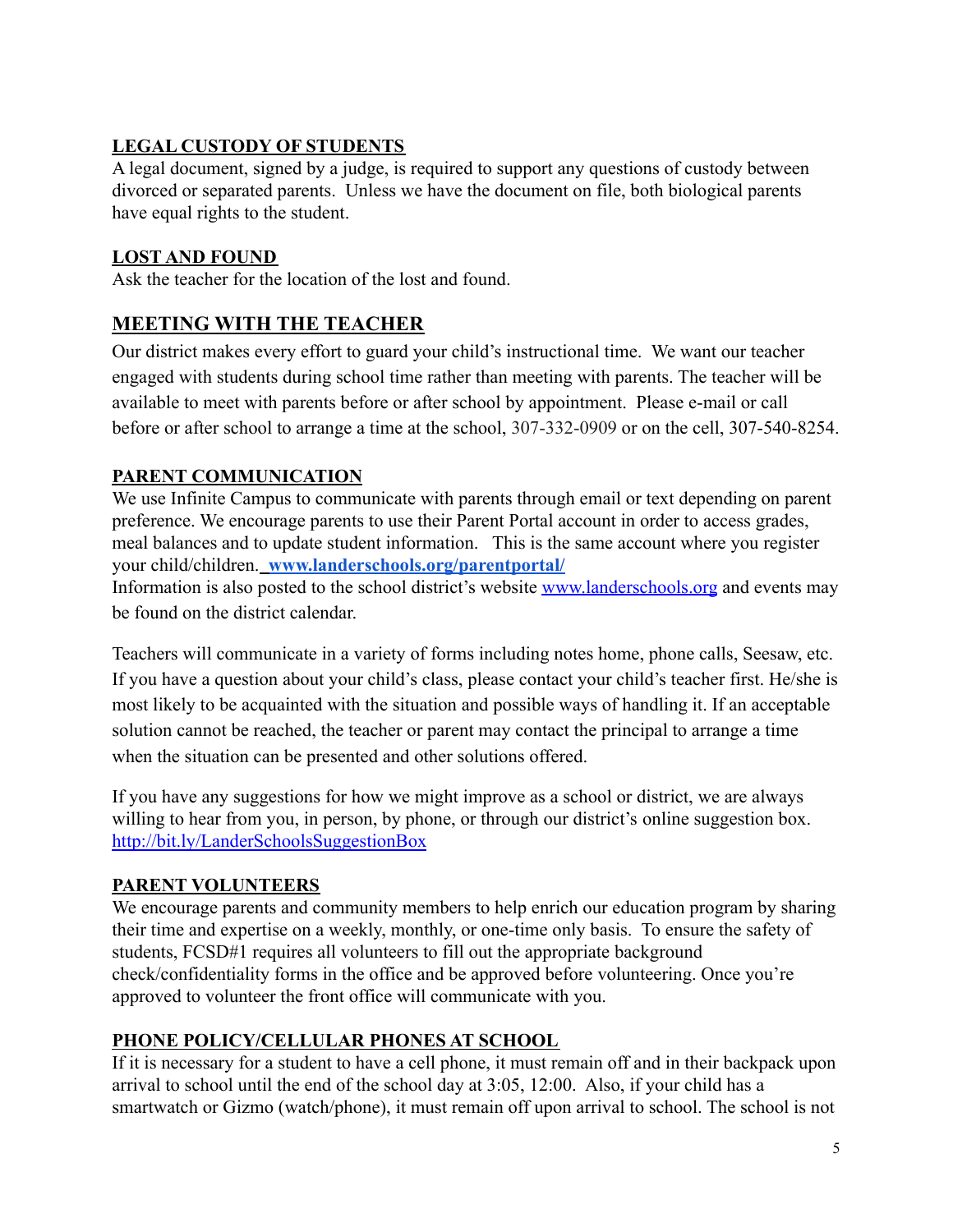responsible for lost or stolen cell phones/smart watches. Any student NOT complying with this request will have their phone or smart watch confiscated until the end of the school day. A telephone is available for student use in the office.

# **PICKING UP YOUR CHILD DURING THE DAY**

If your child has an appointment during the school day, please check them out/sign them back in. Students will not be able to leave unless an adult is present in the office to pick them up.

# **REPORT CARDS**

Jeffrey City School will provide information on individual student performance to parents through quarterly report cards, parent/teacher conferences, and individual pre-arranged appointments as needed. Your child's report card will reflect Standards referenced grading, which involves measuring students' proficiency on well-defined content standards. Standards referenced grading emphasizes the most recent evidence of student learning with marks of 4, 3, 2, 1.

A mark of 4 means a student has exceeded the grade level standard; a mark of 3 means a student met the grade level standard; a mark of 2 means the student is still working towards the grade level standard showing some errors; and a mark of 1 means the student is partially successful on grade level standards with help.

# **Safe2Tell WY**

Your school and community urge that if you have information about: Vandalism, theft, drugs, threats, weapons and other illegal activities to call this WeTip number 24 hours/day and report your concerns. No one will ask your name. You will remain anonymous. Up to \$1,000 reward – call 800.78C.RIME (800.782.7463) or [www.wetip.com.](http://www.wetip.com)

Be Aware…Be Alert….If you see someone with a weapon near/at school, hear about a crime, or a dangerous situation, you can make a difference. Be aware and be alert. Write down everything. You can remember more about what you saw or what someone told you the earlier you write it down. Don't rely on your memory. It is easy to get things mixed up or forget details, especially if you were the victim or if you were at the scene of the crime. Be as exact as you can and try to avoid guessing. Wrong information is worse than no information at all. Keep a copy of the information that you write down. Then call the WeTip anonymous hotline and report the crime to the operator at 800.782.7463. The operator will ask you several questions about the crime and ask you to describe the situation as briefly as possible about what, where, when, how, and who did it. Do not hang up until the operator gives you your case number and tells you that the call is finished.

# **SCHOOL MEALS**

**Meal prices for 2022-23:** student breakfast \$1.50, lunch \$2.50 milk \$0.50.. Reduced prices are \$0.30 for breakfast and \$0.40 for lunch. Adult breakfast is \$2.75 and lunch \$4.00. Fremont County School District #1 participates in the National School Lunch and Breakfast Programs. Your child is given a "PIN number" which is used from kindergarten through graduation from FCSD #1. This number is used to purchase breakfast and/or lunch. You can view your students'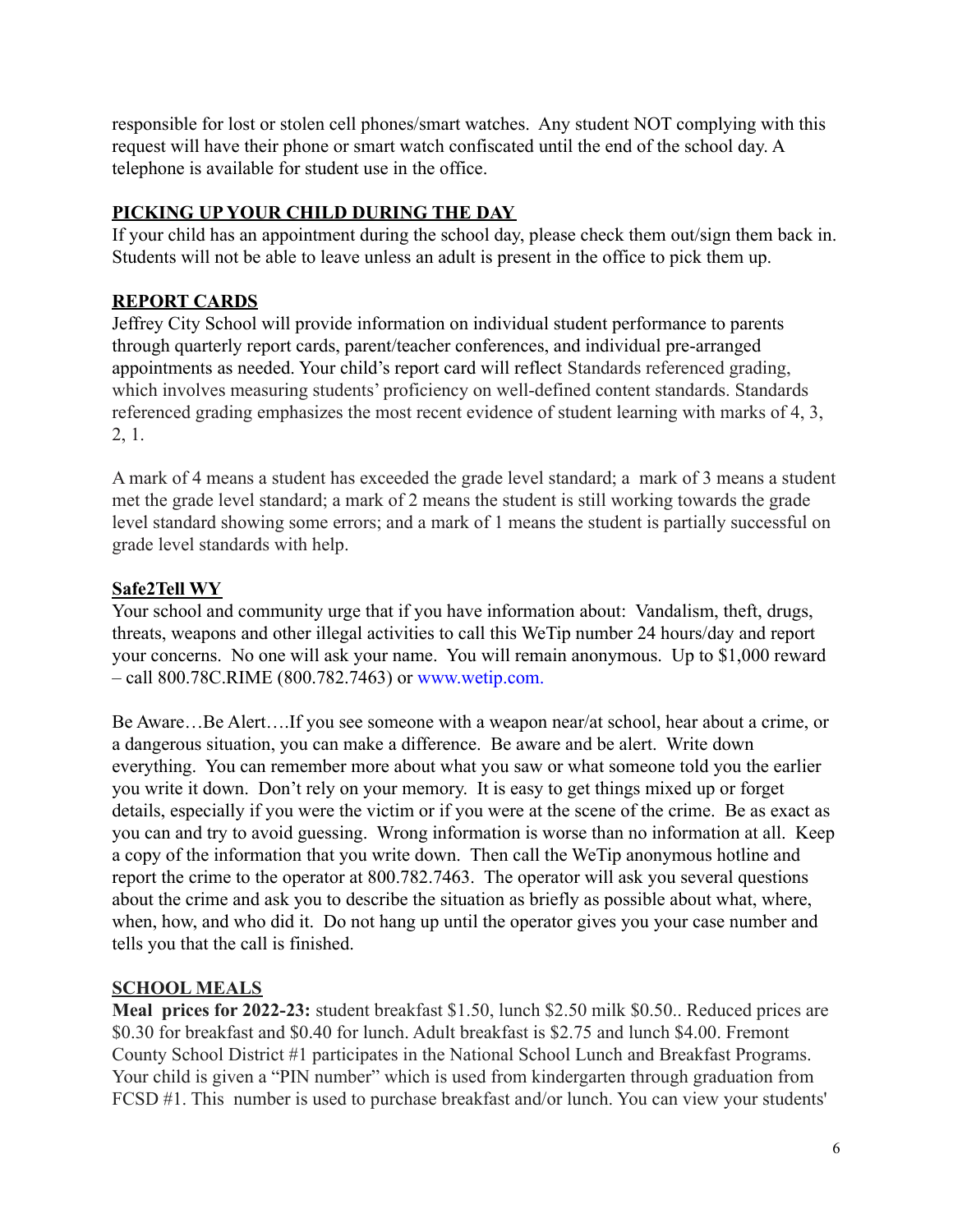account activity through your Parent Portal account. You may apply for Free and Reduced Meals by completing an application online through the Parent Portal, or the paper version, available at any of the Lander school offices.

• Please Note: if your student was approved for Free or Reduced Meals last year, you MUST reapply before October 1, 2022 to maintain eligibility for the current year.

• New students MUST apply even if you had other students (siblings) who qualified for Free or Reduced Meals. We encourage parents to utilize the Parent Portal account to view student meal account activity and make payments online. Payments are also accepted at any of the Lander schools by check, cash, credit card or money order. Negative account notices will be sent out electronically weekly to those families via email. Breakfast is

served between 7:30 and 8:00. To eat a hot lunch with your child, call the GPE Office at 307-332-6690 before 9:00 a.m. so the kitchen staff can be prepared. Adult lunches are paid in the office, or applied to your child's lunch balance. Correct change is appreciated.

# **SCHOOL CLOSINGS:**

If for any reason it is necessary to close school at Jeffrey City Elementary, the parents and community will be notified in the following manner.

- 1. FCSD#1 Superintendent or Business Manager will contact the Director of Transportation and the Jeffrey City Principal with the news of the closure.
- 2. The Principal will contact the Teacher and with the help of the Teacher will contact the students' families.
- 3. The Director of Transportation will contact the bus driver with news of the closure.
- 4. Parents may be notified through the district's automated Messenger system.
- 5. Closures will be announced via the radio and/or other media sources as soon as possible.

The district will set the makeup date, and families will be notified by the teacher.

**TRAFFIC SAFETY** Students who walk to school should use sidewalks, marked crosswalks and obey all traffic laws.

# **VALUABLE POSSESSIONS/ELECTRONIC DEVICES/TOYS**

All valuable items including toys and electronic devices should not be brought to school. Students not complying with this request may have these items confiscated until the end of the school day. Replacement costs for lost/stolen items are NOT the responsibility of the school/district.

# **VISITING TO OBSERVE**

To protect your child's instructional time and teacher's preparation time, parents or citizens who wish to visit a classroom or speak with a teacher **must pre-arrange** those visits, including before and after school hours, so that class disruptions may be kept to a minimum.

The following guidelines are established to permit visitors to observe the educational program with minimal disruption:

1. All visitors must register at the office upon their arrival at school and wear a visitor's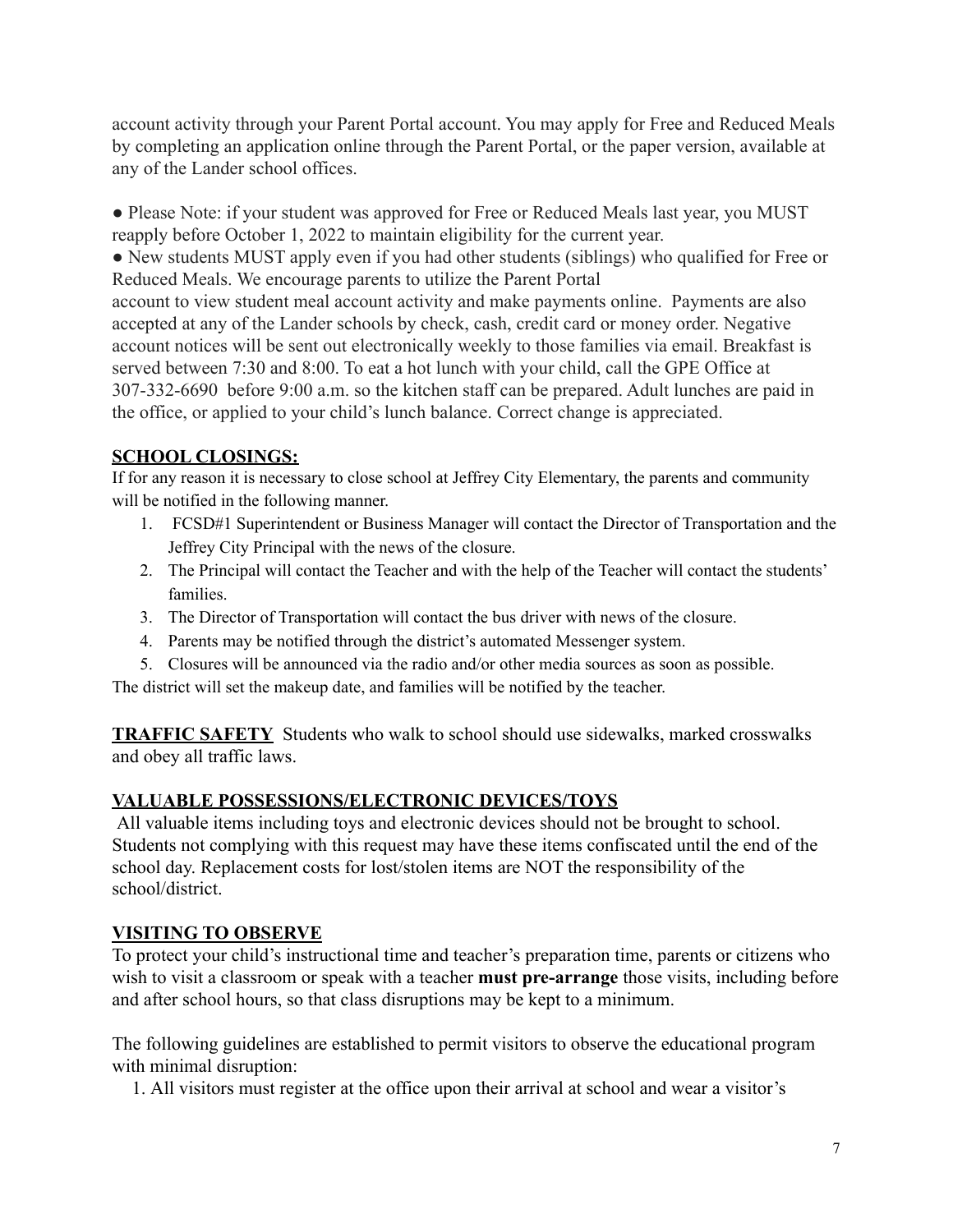lanyard in a place where it is clearly visible.

- 2. Visitors whose purpose is to influence or solicit students shall not be permitted on the school grounds.
- 3. If a parent wishes to observe his/her child's classroom, the time shall be arranged after the principal or designee has conferred with the teacher.The principal may withhold approval of an observation or visit if particular events such as testing would be adversely affected by a visit. Similarly, if a parent or visitor's presence becomes disruptive, the principal may withdraw approval. In either case, the principal shall give reasons for the action.
- 4. If a dispute arises regarding limitations upon or withholding of approval for visits:
	- a. The parent or visitor shall first discuss the matter with the principal.
	- b. If the matter is not satisfactorily resolved, the parent or visitor may request a meeting with the superintendent or designee.
	- c. The superintendent or designee shall promptly meet with the parent or visitor to investigate the dispute and render a written decision.

## **WEATHER/RECESS**

No food or drinks are allowed to be consumed on the playground. The discretion of the head teacher will be used to determine indoor recess for inclement weather conditions including negative wind chill.

## **HEALTH INFORMATION**

## **HEALTH OFFICE**

Services and testing for Jeffrey City students are conducted through the Gannett Peak and Baldwin Creek Health Offices and include:

| Hearing and Vision        | Chronic Illness | Medical         |
|---------------------------|-----------------|-----------------|
| Screenings                | Management      | Assistance/Care |
| <b>Health Evaluations</b> |                 | Coordination    |

Health office records are kept for each child. Records include immunizations, health screening results, allergies, and any information about chronic illnesses and disabilities. All records are confidential and only shared with other school personnel on a need-to-know basis. Collaboration between parents and the Health Office is essential and encouraged! If you have a concern about immunization compliance, please contact the Gannett Peak Elementary Health Office at 332.6690.

The Health Office can assist families with obtaining financial assistance for medical treatment, glasses, and specialist's exams from organizations such as: Lion's Club vision assistance, Public Health Services, and etc.

## **ILLNESS AND INJURY**

Sick or injured children are sent to the Health Office for evaluation. If it is necessary for the student to go home, they will remain in the Health Office until a parent/guardian picks them up. Please always provide the school with a working phone number to be used in the event of illness or injury. If we are unable to reach parents we will call emergency contacts listed in Infinite Campus.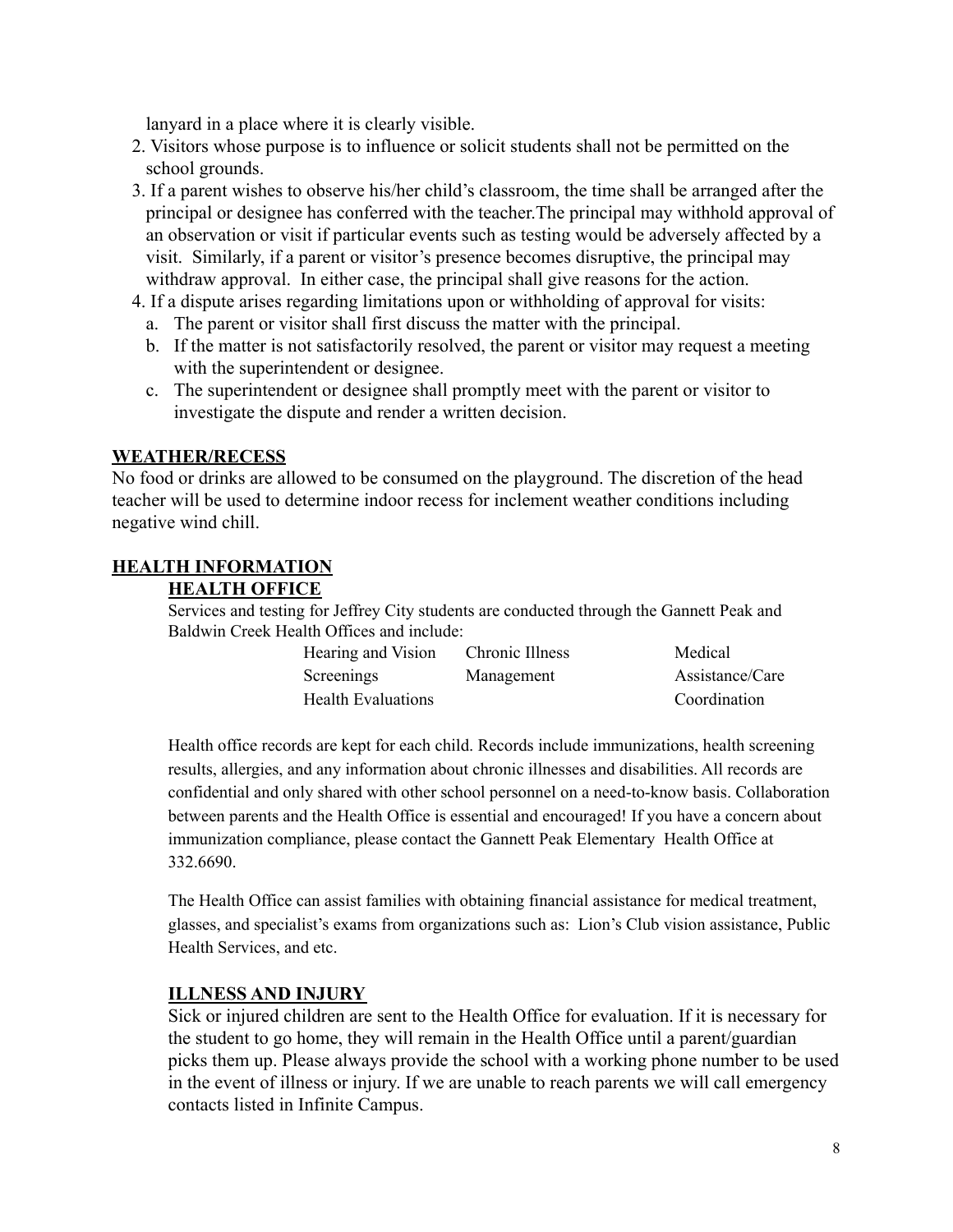## **MEDICATION POLICY**

Prescription and non-prescription medications may be given at school. A parent must provide the prescription medication in the original container, and a written consent form must be signed by the parent and the prescribing provider before medication can be dispensed. A stock of acetaminophen, ibuprofen, and benadryl will be available for occasional use by students, with parental consent. Any other over-the-counter medications need to be provided by the parent in the original container, with a written consent form for use. Forms are available in the Health Office.

## **IMMUNIZATIONS**

In compliance with Wyoming School Immunization Law and Fremont County School District One Board of Trustees policy, any student enrolling initially or transferring from an out-of-district school shall provide within thirty (30) calendar days a record of immunization against vaccine preventable diseases as designated by the state health authority. Students who have not received the required immunizations within thirty calendar days of enrollment will be excluded from school attendance. Exemptions are allowed for documented medical or religious reasons and may be obtained only from the state or county health officer. Please contact the health office with questions or information regarding immunization requirements.

## **DR. NOTES/EXCUSED FROM CLASSES**

Students must have a signed doctor's excuse to be excused from P.E. or recess. If the school does not receive this note students will be expected to participate in the activity.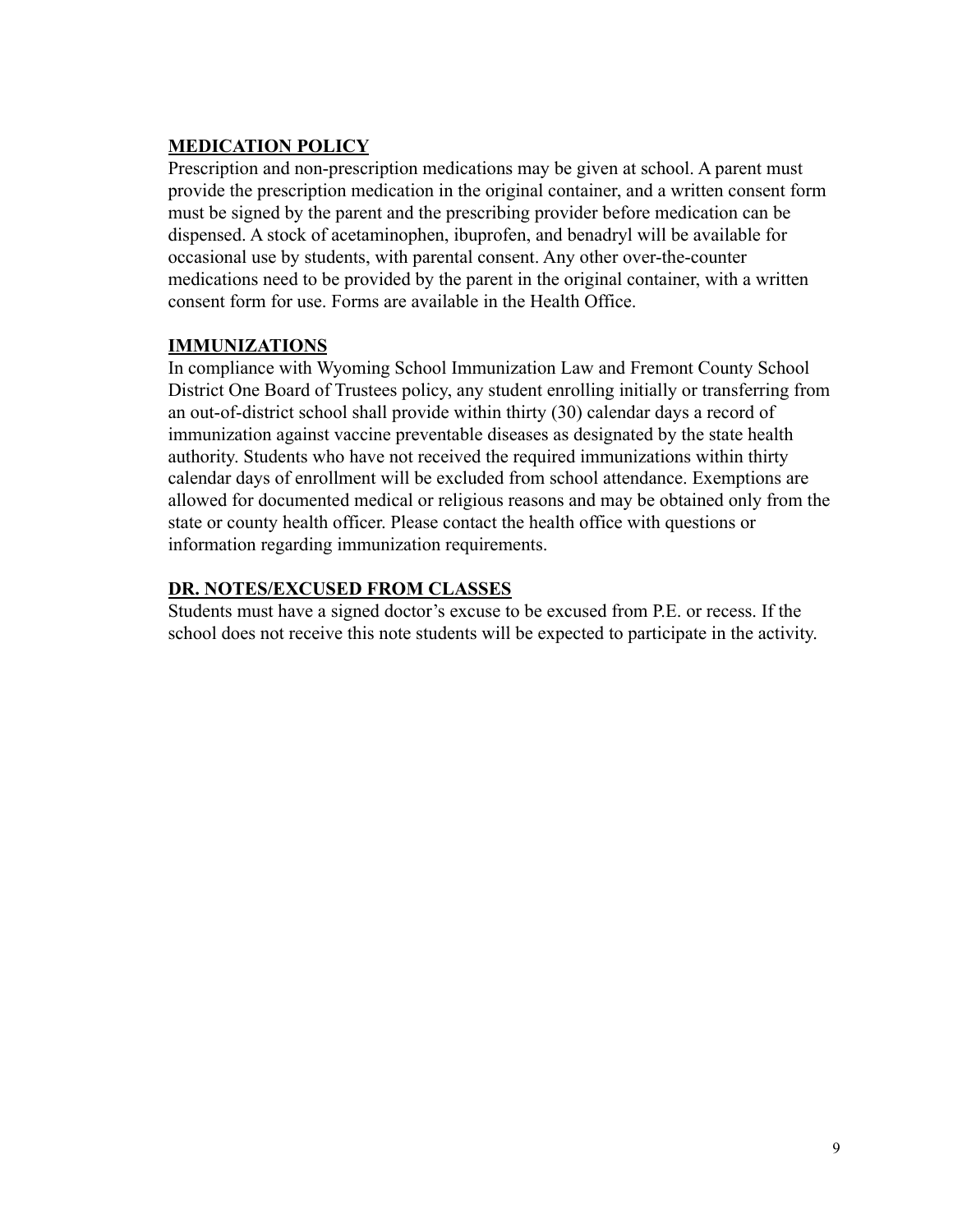## **Appendix A FREMONT COUNTY SCHOOL DISTRICT #1 POLICIES AND PROCEDURES**

The following are policies and procedures adopted by Fremont County School District #1. Complete policies may be found on our website, landerschools.org under About Us/Governing Board.

## **ABSENCES AND EXCUSES PROCEDURES (K-8 STUDENTS) (JE-R)**

The Board of Trustees of Fremont County School District #1 accepts the responsibility of providing district students with the best possible education. Regular attendance by all students is of prime importance in the educational process and their ability to maximize the effectiveness of the school's educational program. Therefore, it is the responsibility of the student to attend all classes and to keep absences to an absolute minimum. Accountability for all absences lays with the student and his/her parents or guardians.

In order to adequately document and respond to frequent student absences and tardies the following procedures shall be followed: Tier 1 BUILDING LEVEL PROCESS

- 1. Student Services Secretary (SSS) calls parent/guardian on all unverified absences and tardies and records the information in the student data system (Infinite Campus).
- 2. At the third unverified absence or fifth unverified tardy, the SSS sends a letter to the Parent. This is generated from Infinite Campus. The SSS also informs the principal that the student is of concern.
- 3. At the fourth and fifth unverified absence or eighth and ninth tardy, the SSS informs the Principal and or a designee (social worker, counselor, etc.) contact the parent/guardian to explain the concerns.
- 4. At the sixth unverified absence or the tenth unverified tardy, Form 1 from the District Share File is completed and submitted to the Dropout Prevention Coordinator. Form 1 (found on the BIT-RTI Share file) documents the specifics of the contact with the parent/guardian and child. See JED-E

## Tier 2 DISTRICT LEVEL PROCESS

- 1. When a building submits the Form 1 to the Dropout Prevention Coordinator, the Coordinator sends a letter to the parent/guardian with a SARB (Student Attendance Review Board) invitation
- 2. The Coordinator completes the referral process to the SARB and establishes meeting time(s).
- 3. The Coordinator determines the need for the BIT (Building Intervention Team) involvement based upon the extenuating circumstances of each case.

Tier 3 COUNTY ATTORNEY, DEPARTMENT OF FAMILY SERVICES REFERRAL PROCESS

- 1. The Coordinator reviews the documents from the SARB process.
- 2. The Coordinator presents case material to the County Attorney or Department of Family Services for legal action when appropriate.

## **ALCOHOL/TOBACCO/DRUG USE AND ABUSE BY STUDENTS (JICG)**

The use of alcoholic beverages, tobacco (defined to include electronic cigarettes and vaping devices), dangerous substances, or illegal drugs by students or possession of such by students in any school building, on school grounds, at any school function, or while on any school-sponsored trip is prohibited. Students are prohibited to be in any school building, on school grounds, or at any school function while in possession of or using any tobacco product or under the influence of alcohol, dangerous substances, or illegal drugs or following the immediate prior use of alcohol, dangerous substances, or illegal drugs. The reference herein to "dangerous substances" is intended to prohibit the use, possession, or distribution, including vaping, smoking, huffing, inhaling, consuming, absorbing, or otherwise ingesting a substance for the purpose of generating a high or rush, otherwise altering the mental processes or impairing the student's judgment or motor skills, or for use contrary to the lawful and intended use of the substance. Dangerous substances include, but are not limited to, airplane glue, rubber cement, paint, Dust-off, petroleum products, "spice", "K-2", "Black Mamba", "Puff", "Sugar Sticks", herbal incense, Saliva Divinorum, Salvinorum A, and consuming larger than prescribed quantities of medications containing alcohol or other drugs. This policy shall apply to all students regardless of whether or not they are of legal age to possess or use tobacco.

The possession, use, transfer, and/or sale of any substance represented or misrepresented to be behavior altering chemicals is also prohibited.

Any student suspected of being under the influence of alcohol, dangerous substances, or illegal drugs or whose immediate prior use of alcohol, dangerous substances, or illegal drugs is suspected may be removed from the classroom, school building, school grounds, or school function pending further investigation.

To help students who are identified as abusing alcohol, dangerous substances, illegal drugs, or tobacco products, District and community resources may be recommended to the student and their parents/guardians. The responsibility of correcting an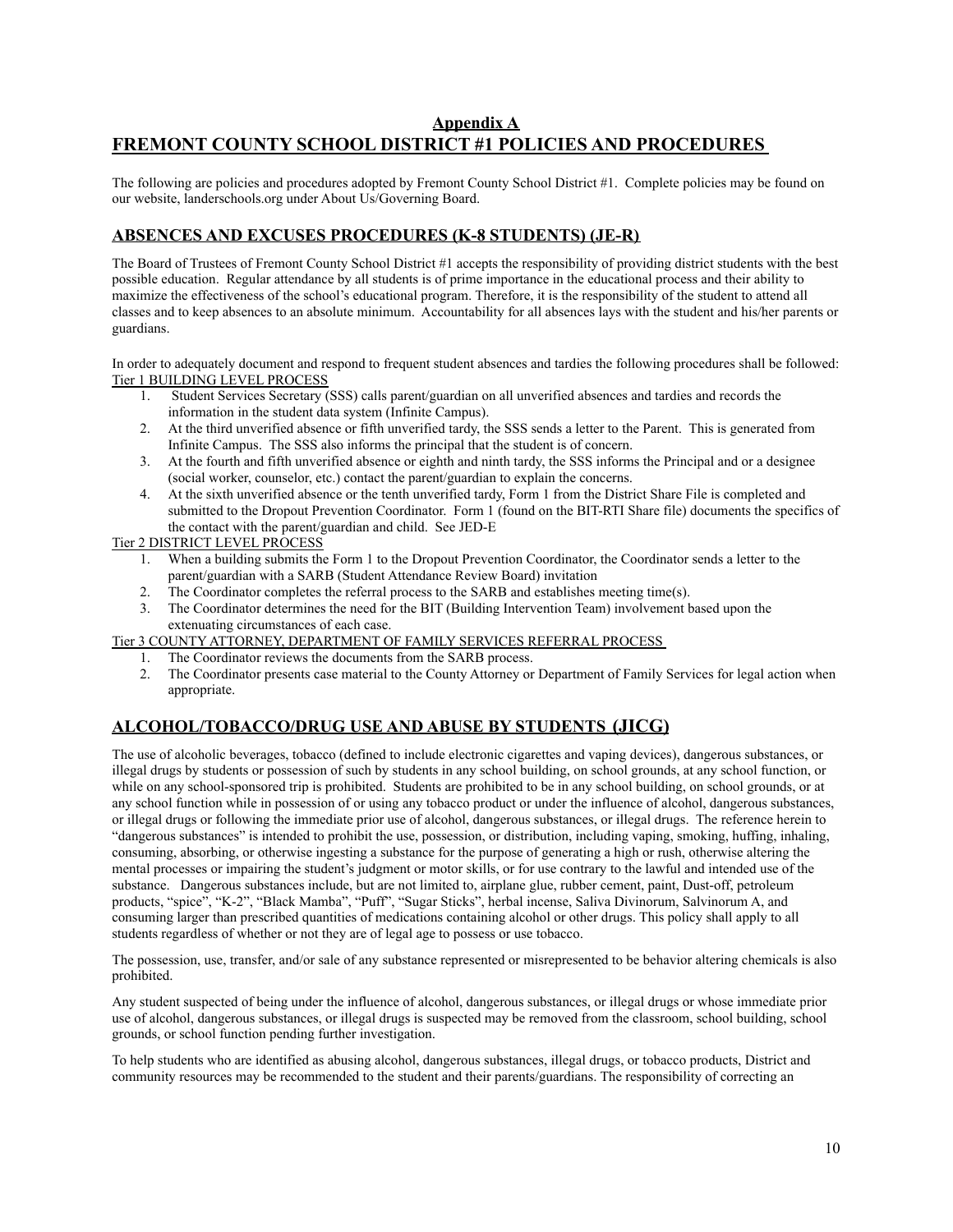identified problem is that of the student and his/her parents or guardians. District counselors and social workers may be accessed for support and direction in these matters.

The District will provide programs to educate students to bring about awareness and understanding of the dangers inherent in the use/abuse of alcohol, tobacco, controlled drugs, and other dangerous substances. The District will provide counseling services for students who seek to obtain counseling for drugs/substances and/or alcohol-related problems and/or will provide information as to where appropriate help can be received.

Each school principal has developed and implemented regulations within his/her school governing the consequences for use and abuse of alcohol, dangerous substances, illegal drugs, or tobacco products. These rules are communicated in their respective student/parent handbooks that are approved by the Board of Trustees on an annual basis.

The Board of Trustees reserves the right to enforce infractions of this policy by expulsion or long term suspension regardless of the determined level of offense at any school within the district.

## **ASBESTOS NOTIFICATION**

In the past, asbestos was used extensively in building materials because of its insulating, sound absorbing and fire retarding capabilities. Virtually any building constructed before the late 1970s contained some asbestos. Intact and undisturbed asbestos materials generally do not pose a health risk. Asbestos materials, however, can become hazardous when, due to damage or deterioration over time, they release fibers. If the fibers are inhaled, they can lead to health problems, such as cancer and asbestosis.

Fremont County School District One developed an asbestos management plan as required by the Asbestos Hazard Emergency Response Act, passed in 1986. Part of the plan includes survey of the condition of asbestos materials every six months to assure they remain in good condition. You are welcome to review a copy of the asbestos management plan in the administrative office of the district during regular business hours. Fremont County School District #1 is the designated asbestos program coordinator, Business Manager Travis Sweeney, and all inquiries regarding the plan and asbestos-related issues should be directed to him.

## **CHILD FIND (IHBA)**

Fremont County School District No. 1 shall implement an ongoing system to locate, identify and evaluate all children birth to 21 residing within the School District who have disabilities and need early intervention under Part C or special education under Part B of IDEA (the Act).

The School District shall identify all children with disabilities regardless of the severity of their disability, including children who are:

- 1. Highly mobile, such as migrant and homeless children;
- 2. Wards of the State;
- 3. Suspected of having a disability even though they advance from grade to grade;
- 4. Home schooled;
- 5. Attending a private (religious or secular) school located within the boundaries of the school district or public agency;
- 6. Attending a charter or virtual school;
- 7. Below the age of compulsory school attendance;
- *8.* Above the age of compulsory school attendance who have not graduated from high school with a regular diploma and have not completed the school year in which they reach their twenty-first birthday; or
- *9.* Dropped out or disenrolled from public or private school.

## **CHILDREN'S ONLINE PRIVACY PROTECTION ACT (COPPA) STATEMENT**

The District uses a number of Internet-based subscriptions and services to offer online programs for the benefit of students and the school system. Examples of such services include, but are not limited to, communications and data storage regarding student test scores, grades, progress through curriculum content, and academic planning. The District requires that the service provider assure the school that it has in place a procedure or security system to maintain the confidentiality of any personal information that the service provider could have access to. Because these services or programs will necessitate giving access to student personal information to the Internet or Web site operators that host or facilitate these programs, the parent consents to allow the school to represent that it has parental permission for this. Your signed return of this handbook shall be considered permission.

## **DIRECTORY INFORMATION (JO-R)**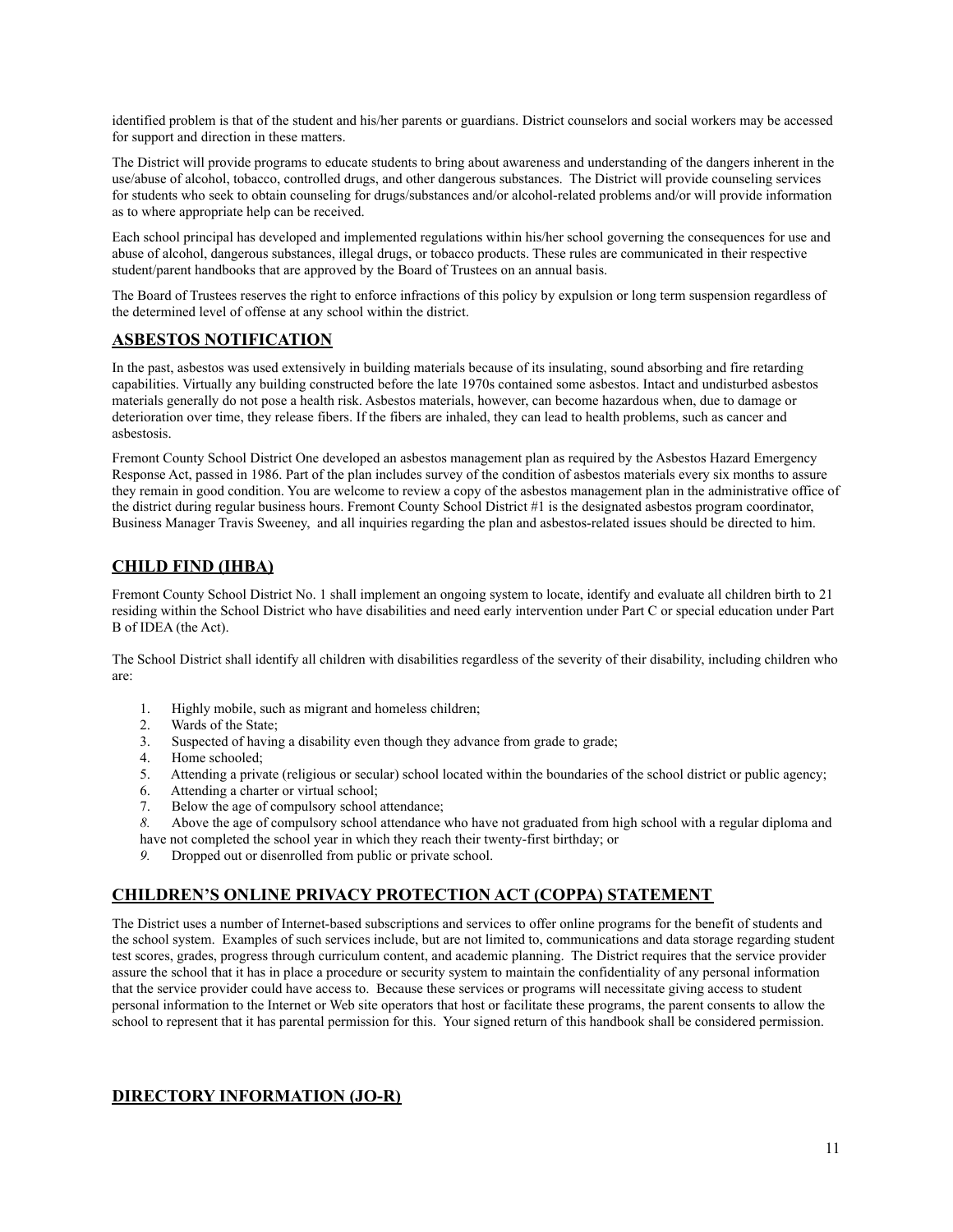Fremont Count School District #1, State of Wyoming, may disclose directory information without written consent of the parent, eligible students, or guardian. The parent, eligible student, or guardian has the right to refuse to permit the designation of any or all of the categories of information provided refusal is received in writing in the office of the principal of the school where the student is in attendance no later than September 7, or the following Monday of September 7 is Saturday or Sunday.

Directory information which may be released may include the name and address, parent or guardian telephone listing, date and place of birth, participation in officially-recognized activities and sports, weight and height for members of athletic teams, dates of attendance, degrees (diplomas) and awards received, the most recent previous educational agency or institution attended by the student, personally identifiable photographs, videotapes, films and other visual media, and personally identifiable interviews, either audio only or audio and visual.

## **NON-DISCRIMINATION STATEMENT (AC)**

Fremont County School District #1 does not discriminate on the basis of age, race, color, religion, national origin, sex, or disability. This policy should prevail in all matters concerning staff, students, education programs and services and individuals with whom the school district does business. FCSD#1 operates in accordance with Title VI of the Civil Rights Act of 1964, Title IX of the Education Amendment Act of 1972, the Americans with Disabilities Act (ADA), and Section 504 of the Rehabilitation Act of 1973.

All employees, students and community members are hereby notified that this district does not discriminate on the basis of sex in educational programs receiving federal or state financial assistance and that it does intend to comply with Title IX of the educational amendments of 1972 and as subsequently amended. Any student or their parent, or employee who has a complaint relating to sexual harassment is referred to policy ACA and the procedures set forth therein.

The district shall strive to inform students, parents, employees, and the general public that all educational programs, specifically including vocational opportunities, are offered without regard to age, race, color, religion, national origin, sex, or disability. In order to accomplish this a statement of nondiscrimination shall be included in the faculty and student handbooks, if any, and shall be published at least once a year in a newspaper of general circulation in the district. The notice shall include a reference to the person and the address and telephone number of the staff member designated to coordinate civil rights compliance. For purposes of this district, that person shall be the Superintendent of Schools.

All students shall be permitted to enroll in vocational education programs as well as other school programs without consideration of their age, race, color, religion, national origin, sex, or disability. To the extent that a prerequisite class may be required before admission, such prerequisite class shall be open to students on a nondiscriminatory basis. No student shall be denied admission on account of limited English language skills.

All employees of this district shall be hired, retained, promoted, transferred, compensated or, if necessary, terminated without regard to their age, race, color, religion, national origin, sex, or disability.

Students with disabilities shall be admitted and given equal access to programs and shall not be denied access to vocational education programs or other courses because of architectural or equipment barriers or because of the need for related services or auxiliary aids to the extent reasonable to accommodate the disabled. To the extent possible, disabled individuals shall be placed in regular vocational education programs and education courses.

## **NOTIFICATION OF RIGHTS UNDER FERPA (JRA-E)**

The Family Educational Rights and Privacy Act (FERPA) affords parents and students over 18 years of age ("eligible students") certain rights with respect to student education records. These rights are:

(1) The right to inspect and review a student's education records within 45 days of the day the school receives a request for access.

 Parents or eligible students should submit to the principal (or appropriate school official) a written request that identifies the record(s) they wish to inspect. The school official will make arrangements for access and notify the parent or eligible student of the time and place where the records may be inspected.

(2) The right to request the amendment of a student's educational records that the parent or eligible student believes are inaccurate, misleading, or otherwise in violation of the student's privacy rights under FERPA.

Parents or eligible students who wish to ask the school to amend a record should write the school's principal (or appropriate school official), clearly identify the part of the record they want changed, and specify why it should be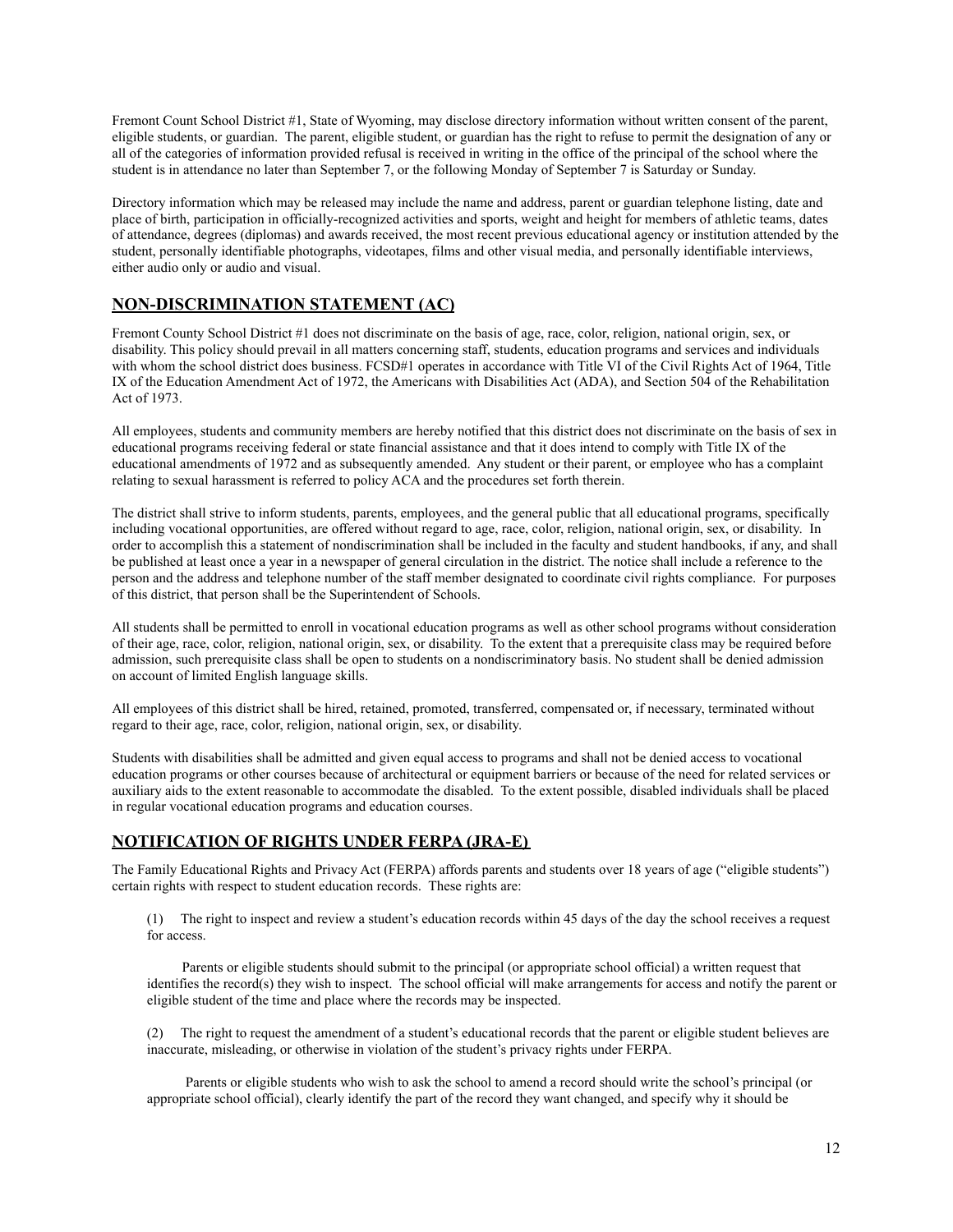changed. If the school decides not to amend the record as requested by the parent or eligible student, the school will notify the parent or eligible student of the decision and advise him/her of the right to a hearing regarding the request for amendment. Additional information regarding the hearing procedures will be provided to the parent or eligible student when notified of the right to a hearing.

(3) The right to consent to disclosures of personally identifiable information contained in the student's education records, except to the extent that FERPA authorizes disclosure without consent.

 One exception, which permits disclosure without consent, is disclosure to school officials with legitimate educational interests. A school official is a person employed by the school as an administrator, supervisor, instructor, or support staff member (including health or medical staff and law enforcement unit personnel); a person serving on the School Board; a person or company with whom the school has contracted as its agent to provide a service instead of using its own employees or officials (such as an attorney, auditor, medical consultant, or therapist); or a parent or student serving on an official committee, such as a disciplinary or grievance committee, or assisting another school official in performing his or her tasks.

A school official has a legitimate educational interest if the official needs to review an education record in order to fulfill his or her professional responsibility.

 Upon request, the school discloses education records, including disciplinary records relating to suspension and expulsion, without consent to officials of another school district in which a student seeks or intends to enroll.

(4) The right to file a complaint with the U.S. Department of Education concerning alleged failures by the School District to comply with the requirements of FERPA. The name and address of the office that administers FERPA are:

> Family Policy Compliance Office U.S. Department of Education 400 Maryland Avenue, SW Washington, DC 20202-5920

Fremont County School District 1 will make available to the public directory information which has been previously published pertaining to students in Fremont County School District 1. Directory information includes the following: Student name, participation in officially-recognized activities and sports, weight and height for members of athletic teams, dates of attendance, degrees (diplomas) and awards received, the most recent previous educational agency or institution attended by the student, personally identifiable photographs, videotapes, films and other visual media, and personally identifiable interviews, either audio only or audio and visual.

Any parent or eligible student who is unwilling to allow the above-described directory information to be released must notify the Office of the Superintendent within fifteen (15) days from the date of notice of FERPA rights.

## **HARASSMENT, INTIMIDATION AND BULLYING (JICFA)**

Fremont County School District #1 supports a secure school climate, conducive to teaching and learning that is free from threat, harassment, and any type of bullying behavior. Students and staff shall conduct themselves according to the rules and policies of the school district, and shall conduct themselves in a respectful manner toward others.

Harassment, intimidation or bullying of or by students at school is prohibited.

Harassment, intimidation or bullying means any intentional gesture or any intentional written, verbal or physical act that a reasonable person under the circumstances should know will have the effect of:

Harming a person physically or emotionally, damaging a person=s property or placing a person in reasonable fear of personal harm or property damage;

2. Insulting or demeaning a person or group of students causing substantial disruption in, or substantial interference with, the orderly operation of school; or

3. Is so sufficiently severe, persistent or pervasive that is creates an intimidating, threatening or abusive educational environment for a person or group of students.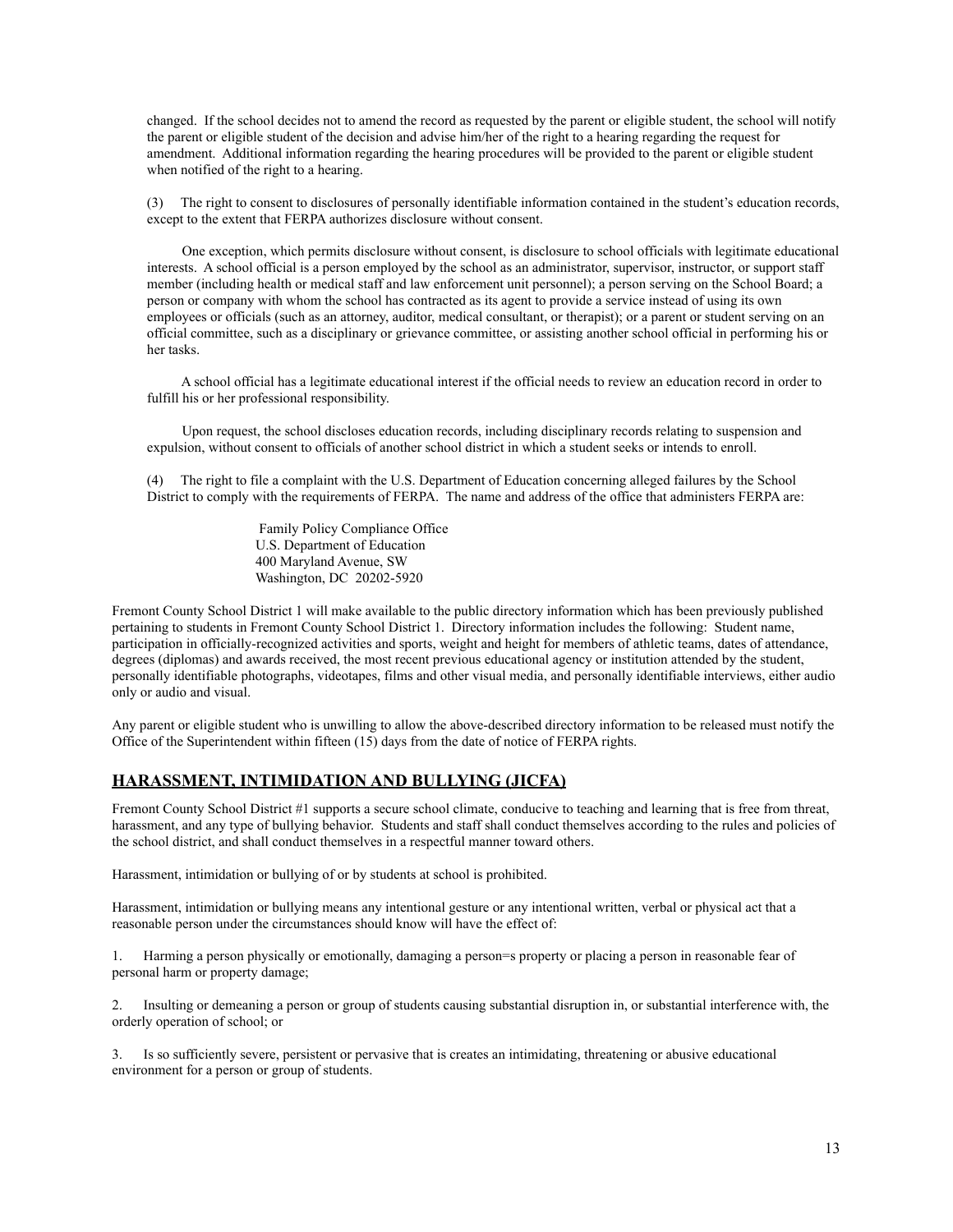A school as used in this policy includes a classroom or other location on school premises, a school bus or other school related vehicle, a school bus stop, an activity or event sponsored by a school, whether or not it is held on school premises, and any other program or function where the school is responsible for the child.

"Written" acts include, but are not limited to handwritten or typed communications, e-mails, text messages, blogs and other forms of electronic communications.

Persons who witness or are a victim of harassment, intimidation or bullying shall report that conduct to a teacher, principal, or other school staff member as soon as possible. If the complaining person chooses not to file a written report, the staff member shall ask the person to verbally describe the incident, including the information described above. The staff member who receives the complaint shall request that the person make a written report describing the conduct they witnessed, including but not limited to the date, time and location of the incident, and the names of the persons involved, to the extent possible. The staff member shall then forward that information in writing, including the person's written report, if any, to the building principal, who shall promptly investigate the complaint, or designate another staff member to investigate the complaint.

Persons may anonymously report any harassment, intimidation or bullying. Anyone making or receiving an anonymous report shall provide or collect as much information as possible, including but not limited to a description of the conduct, the date, time and location of the incident and the names of the individuals involved. Disciplinary action shall not be taken against a student based solely on the basis of an anonymous report. Once a staff member receives an anonymous report of harassment, intimidation or bullying, the staff member shall then forward that information in writing, including the person's written report, if any, to the building principal, who shall promptly investigate the complaint, or designate another staff member to investigate the complaint.

During the investigation, the principal or his/her designee shall interview witnesses, including, but not limited to the alleged victim and the person(s) alleged to have engaged in the harassment, intimidation or bullying. The person conducting the investigation shall prepare a written report of the findings and conclusions of the investigation.

When the investigation shows, that a student has or has been harassed, bullied or intimidated in violation of this policy, the principal shall schedule a meeting with the student, student's parent(s), appropriate teacher(s), and other appropriate staff members as determined by the principal, to discuss steps or strategies to protect that student from additional harassment, intimidation or bullying and from retaliation, including discipline against the person who engaged in the harassment, intimidation, or bullying. If a student reports that they have been harassed, bullied, or intimidated in violation of this policy and no meeting is required by the previous sentence, the principal shall communicate the results of the investigation to the parent(s).

If the person who conducts the investigation determines that a student or students engaged in harassment, intimidation, or bullying, the building principal shall take appropriate disciplinary action toward the student or students.

Students who engage in harassment, intimidation, or bullying shall be subject to disciplinary action up to and including suspension and expulsion. Each school shall develop consequences and remedial action for students committing acts of harassment, intimidation, or bullying and incorporate them into their student discipline rubric. Counseling, corrective discipline, referral to law enforcement, proven best practice, and/or administrative insight may be used to positively influence (or change if possible) the behavior of the perpetrator and remediate the impact on the victim. This may include, but is not limited to, appropriate interventions, restoration of a positive climate, student-based programs, anti-bullying programs, mentor based initiatives, code-of-conduct initiatives, and support for victims and others impacted by the violation.

Retaliation or reprisal against a person who makes a good faith report or complaint of harassment, intimidation or bullying is prohibited and shall not be tolerated. Any student who engages in such retaliation or reprisal against a person who makes a report of harassment, intimidation or bullying shall be subject to discipline, up to and including suspension or expulsion.

Any student who is found to have made a deliberate or intentional false accusation, report or complaint is subject to discipline, up to and including suspension or expulsion.

Many behaviors that do not rise to the level of harassment, intimidation, or bullying may still be prohibited by other district policies or building, classroom, or program rules.

At the start of each school year, every school shall be required to review the district's harassment, intimidation and bullying policy with the students in a manner consistent with their age and education level. This policy shall be included in the student manual or handbook and shall also be available to the public on the school district's website in a manner to be determined by the superintendent and/or his designee. The school shall provide copies of the anti-bullying policy to parents in a manner and method to be determined by each principal, which may include distribution of the student handbook to parents.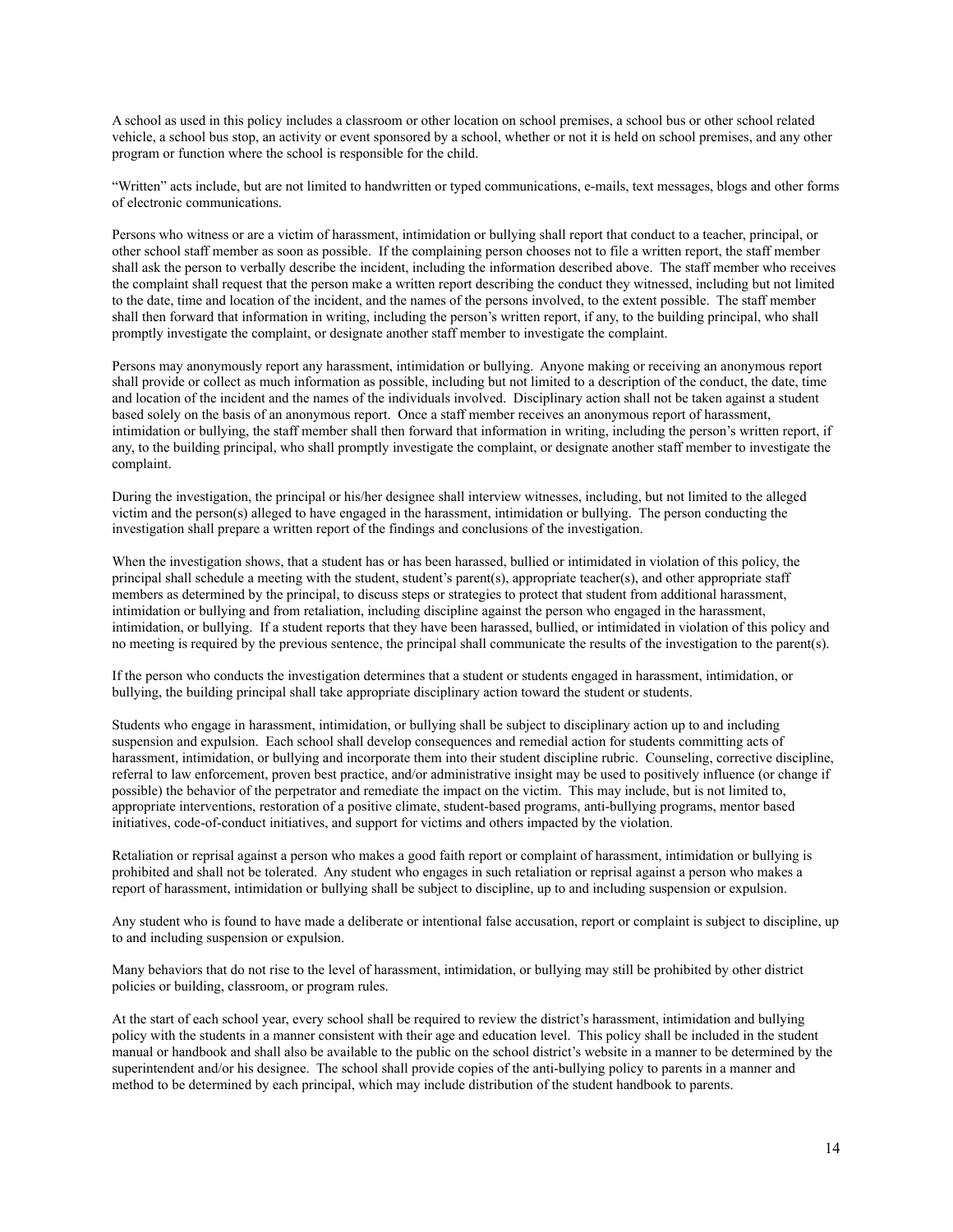The school district shall incorporate training and education on this policy in its professional development programs and the policy shall be provided to volunteers and other non-certified employees of the district who have significant contact with students.

## **HOMELESS ASSISTANCE NOTICE**

It is the policy of Fremont County School District No. 1 that every child will have equal access to a free and appropriate public education (FAPE). Children who are homeless have the same rights to FAPE as do other children, and the District is committed to assuring that those rights are fully protected and honored. Any person or agency who is aware of any child of school age who meets the definition of a homeless student, or in the event of the enrollment of a student who meets the definition of a homeless student, the person, agency, or principal of the school where the student may be enrolled is requested to inform the District's Homeless Liaison. The Homeless Liaison will respond to the referral to assist in developing an action plan to provide the students with a free appropriate public education.

**Homeless** is defined as an individual who lacks a fixed, regular and adequate nighttime residence and includes, but is not limited to, an individual who has a primary nighttime residence that is:

a supervised publicly or privately operated shelter designed to provide temporary living accommodations (including welfare hotels, congregate shelters, and transitional housing for the mentally ill);

- · an institution that provides a temporary residence for individuals intended to be institutionalized; or
- a public or private place not designed for, or ordinarily used as, a regular sleeping accommodation for human beings.

The terms "homeless" or "homeless individual" do not include any individual imprisoned or otherwise detained. In determining whether a child or youth is homeless, the relative permanence of the living arrangements should be considered. Determinations will be made on a case-by-case basis. In general, children or youth living in welfare hotels, transitional housing shelters, the streets, cars, abandoned buildings and other inadequate accommodations will be considered homeless.

#### **Children and Youth in Transitional or Emergency Shelters**

If children or youth are placed in a transitional or emergency shelter because there is nowhere else to send them, and they are awaiting placement in a foster home or a home for neglected children, they will be considered homeless while in the emergency or transition shelter. Once placed in a foster home or a home for neglected children or youth, they will no longer be considered homeless.

#### **Children and Youth Living in Trailer Parks and Camping Grounds**

Children and youth staying temporarily in trailer parks or campgrounds because they lack adequate living accommodations will be considered homeless. Those living in trailer parks or camp areas on a long-term basis in adequate accommodations will not be considered homeless.

#### **Doubled-Up Children and Youth**

Children and youth who are living in "doubled-up" accommodations, that is, are sharing housing with other families or individuals, will be considered homeless if they are doubled-up because of a loss of housing or other similar situation. Families living in doubled-up accommodations voluntarily to save money generally will not be considered homeless.

#### **Foster Children and Youth**

In general, children and youth in foster homes will not be considered homeless. Many foster children are in the care of a public agency, awaiting placement in more permanent situations. The foster home, although temporary, serves as a fixed, regular and adequate nighttime residence. Children placed in foster homes for lack of shelter space, however, will be considered homeless.

#### **Incarcerated Children and Youth**

Children and youth that are incarcerated for violation or alleged violation of a law will not be considered homeless even if prior to their incarceration they would have been considered homeless because they are living in inadequate accommodations. Children and youth that are under care of the state and are being held in an institution because they have no other place to live will be considered homeless. Once these children are placed in more permanent facilities, they will no longer be considered homeless.

#### **Children and Youth in Migratory Families**

Children will not be considered homeless simply because they are children of migratory families. To the extent that these children may be staying in accommodations not fit for habitation, they will be considered homeless.

### **Runaways**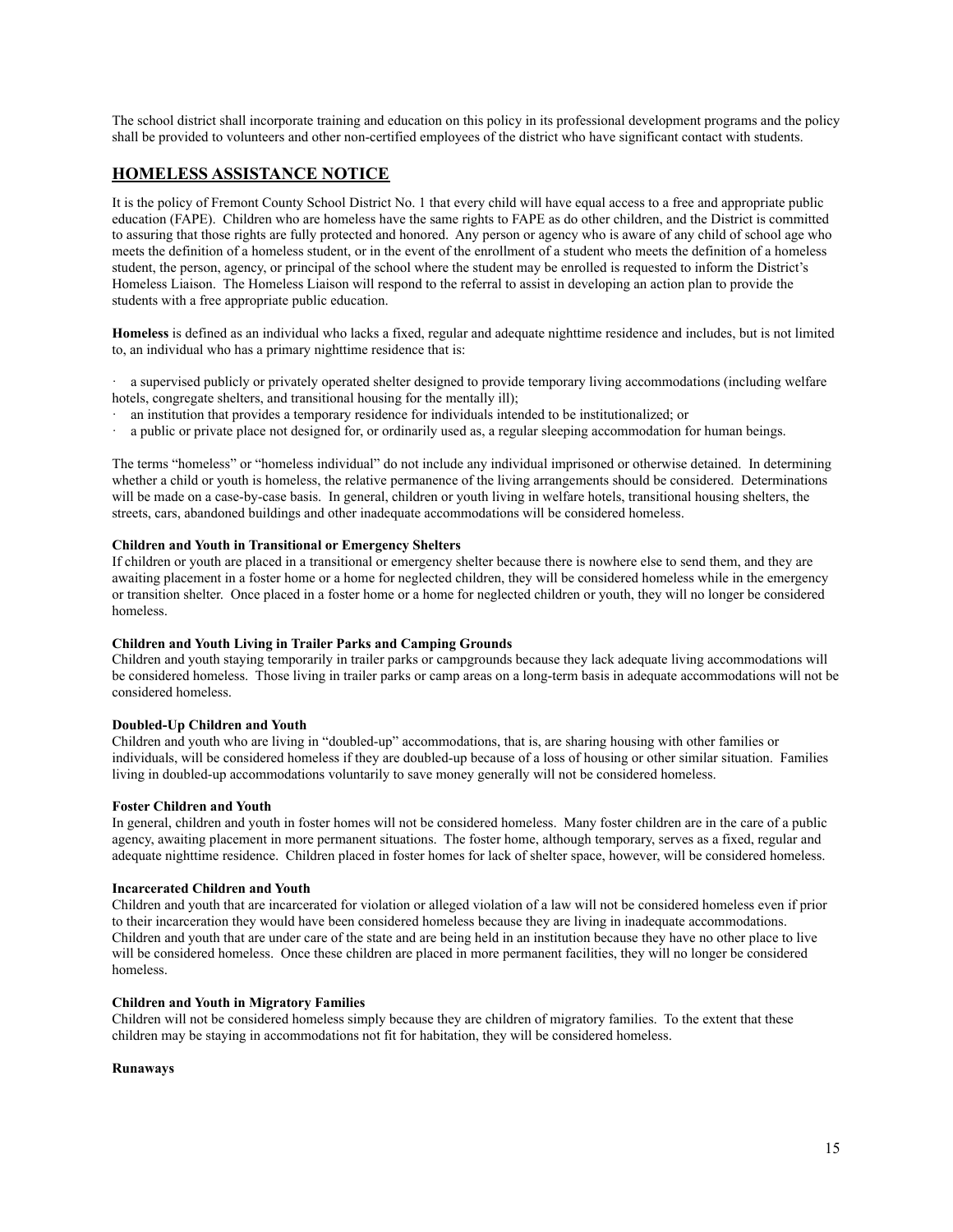Children or youth who have run away from home and live in runaway shelters, abandoned buildings, the street, or other inadequate accommodations will be considered homeless, even if their parents have provided and are willing to provide a home for them.

#### **School-Age, Unwed Mothers**

In general, if school-age, unwed mothers or expectant mothers are living in homes for unwed mothers, and they have no other available living accommodations, they will be considered homeless. However, if they are staying in such a home only temporarily to receive specific health care or other services and intend to move to other adequate accommodations, they will not be considered homeless.

#### **Sick or Abandoned Children and Youth**

There are instances where children and youth remain in a hospital beyond the time that they would normally stay for health reasons because their families have abandoned them. These children and youth will be considered homeless because they have no other place to live. Children and youth who were homeless prior to hospitalization will be considered to be homeless while they are in the hospital, unless regular and adequate living accommodations will be made available to them upon release from the hospital.

#### **Dispute Resolution**

If a dispute arises over any issue covered in this policy, the child or youth in transition will be admitted immediately to the school in which enrollment is being sought, pending final resolution of the dispute. The student will also have the rights of a student in transition to all appropriate educational services, transportation, free meals, and Title 1, Part A, services while the dispute is pending.

The school where the dispute arises will provide the parent or unaccompanied youth with a written and/or oral explanation of its decision and the right to appeal and will refer the parent or youth to the local liaison immediately. The local liaison will ensure that the student is enrolled in the requested school and receiving services to which he or she is entitled and will resolve the dispute as expeditiously as possible. The parent or unaccompanied youth will be given every opportunity to participate meaningfully in the resolution of the dispute. The local liaison will keep records of all disputes in order to determine whether particular issues or schools are delaying or denying the enrollment of children and youth in transition repeatedly.

The parent, unaccompanied youth, or other school district may appeal the school district's decision as provided in the Wyoming Department of Education's dispute resolution process.

## **STUDENT NETWORK AND INTERNET ACCEPTABLE USE AGREEMENT (IIBF-E) FCSD #1 STUDENT NETWORK & INTERNET ACCEPTABLE USE AGREEMENT**

Fremont County School District #1 strongly believes in the educational value of the Internet and other online information resources. They can increase the power of curriculum content standards, enable exciting collaborations, increase productivity, and improve student learning. Resources provided by the Internet and other media sources are important parts of the District's instructional program. These services are provided to promote educational excellence in schools, support our curriculum, and support individual academic needs. **Student use of District computers, networking, or applications constitutes acceptance of the conditions within this agreement as well as additional stipulations within the school's student handbook**.

#### **General Statement: Individual Responsibility of Parents and Users**

Even though filtering and other protection are in place on the District network, all users and their parents/guardians are advised that access may include the potential for access to materials inappropriate or offensive for school-aged pupils. All users are responsible for their use of technology resources and the Internet. The District does not accept responsibility for students accessing inappropriate content or acting contrary to this agreement.

#### **General Statement: No Expectation of Privacy**

Network and Internet access is provided as a tool for education. The District reserves the right to monitor, inspect, copy, review, and store at any time and without prior notice any and all usage of the district computer network and Internet access and any and all information transmitted, received, or stored in connection with such usage. All such content shall become and remain the property of the District, and no student shall have any expectation of privacy regarding such materials. The District may share such transmissions with the student's parent/guardians, law enforcement, and other entities that the District deems necessary.

#### **Student Account Usage**

Each student is given a unique identifying network account and password. These credentials are private and to be used only by that student. Students are responsible for their individual accounts and the actions on their network accounts. Students should take all reasonable precautions to prevent others from being able to use their account. Under no conditions should students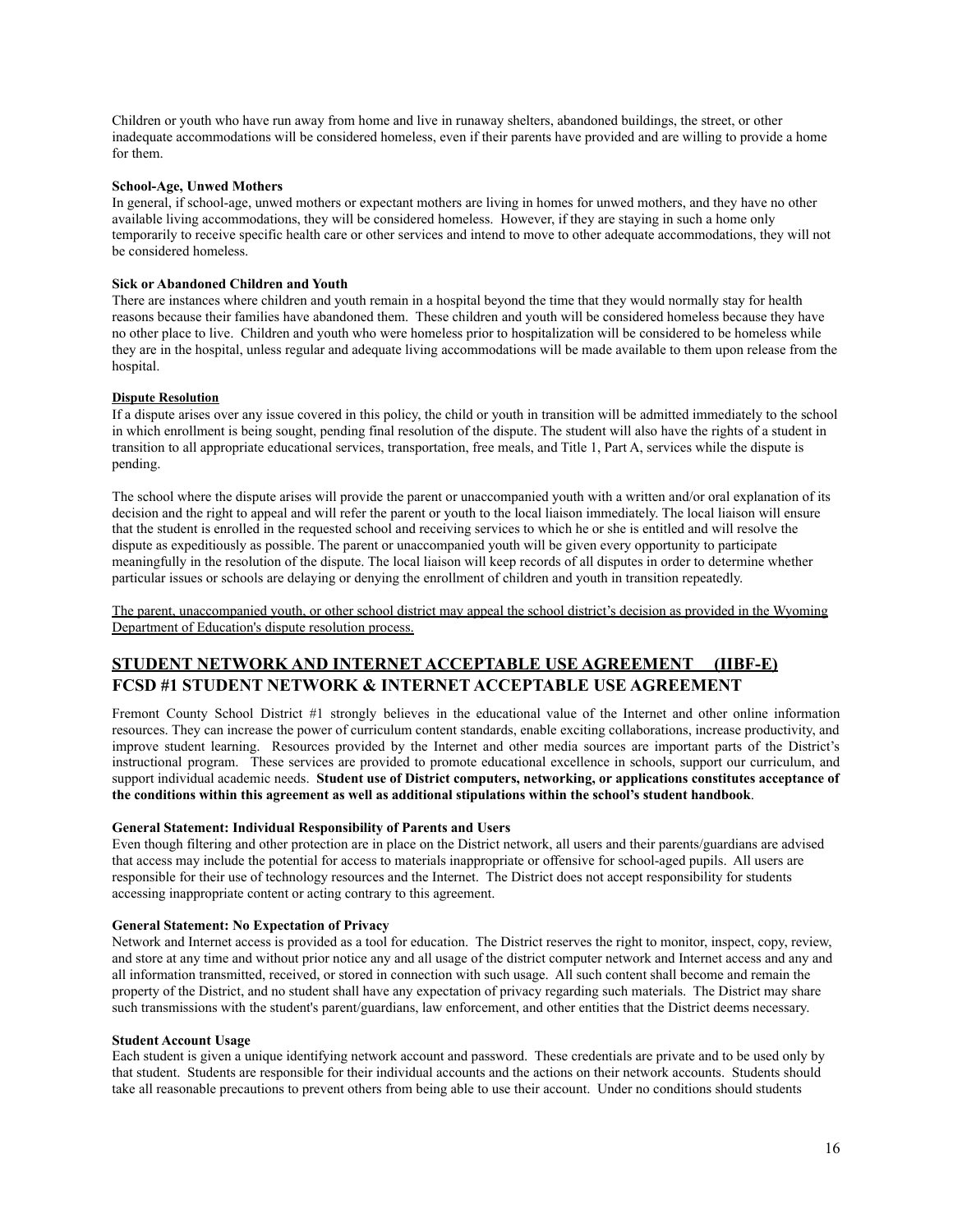provide their password to another student. If a student suspects her/his network account credentials has been compromised, the student should immediately inform a teacher or other staff member so action can be taken to protect her/his account.

### **Internet Use Filtering and Monitoring**

To comply with federal law, the District employs several methods of Internet content filtering and monitoring. However, no Internet content filtering system can be fully effective in preventing access to harmful and inappropriate material. With global access to computers and people, there is a risk that students may access material that may not be considered to be of educational value in the context of the school setting. Students receive instruction, appropriate to their age, regarding strategies to avoid the inadvertent access of inappropriate material and what to do if they accidentally access such material. Users will not use District resources to view or otherwise gain access to potentially objectionable materials. This includes text materials, video, images, or sound files that may be considered objectionable in an educational setting. If students mistakenly access inappropriate information, they should immediately disclose this access to their teacher or other supervising staff member. If a student finds that other users are visiting offensive or harmful sites, she/he should report such use to her/his supervising teacher.

#### **Student File Storage**

All students, as part of their network account, are given storage space both on a school server as well as through an online service (see below). Storage space is set aside for educationally-appropriate content as well as student work. The District reserves the right to inspect any material stored in files to which users have access and will edit or remove any material which the district staff, in its sole discretion, believes may be objectionable. Music files, videos files taking a large amount of storage, and other non-educational material may be deleted at any time without notice to the student.

#### **Student Email and Offsite File Storage Usage**

All students in grades 6-12 are given private District-managed email accounts and network "cloud" storage. These accounts are available to students both at school and offsite (home, library, etc). These accounts are hosted by a third-party service chosen by the District and specifically geared toward educational users (Microsoft Live@Edu). Email accounts may at any time be monitored by authorized school and District staff and may be shared with district administration, law enforcement, parents/guardians, and others as necessary. If a student suspects her/her email account has been compromised, she/he should immediately inform a teacher or principal. Students should not delete any threatening or suspicious messages, but leave them as evidence for authorized personnel to evaluate.

#### **Social Networking Usage and Website Posting**

The use of social networking and collaborative sharing sites is limited to District-approved online applications, such as Edmodo and Wikispaces. Student accounts in approved applications are monitored and managed. Students may be invited to participate in various publishing and Internet posting opportunities through the District (such as online video, newsletters, wiki editing). The use and sharing of such resources and information online will fall under expectations within this agreement as well as school-wide and District expectations.

#### **Expectations Regarding Usage and Communication**

The same rules and expectations that students have regarding communication and interaction with peers and with staff apply to online communications.

- Students shall not access, post, publish, or display harmful or inappropriate matter that is threatening, obscene, disruptive, sexually explicit, educationally inappropriate, or that could be construed as harassment or disparagement of others based on their age, race, color, religion, national origin, sex, or disability.
- Students shall not use the system to promote any activity prohibited by school or district policy, local law, state law, federal law, or Fremont #1 Board policy.
- Students shall not disrupt, vandalize, or modify any network equipment, software, or computer hardware.
- Students shall not interfere with the work of other users or violate the privacy of others.
- Students shall not knowingly introduce malware, worms, keyloggers, or other malicious software into the network or onto an individual computer.
- Students shall not download or install executable software without the direct approval of authorized staff.
- Students shall not attempt to compromise or bypass content filtering and other security measures.

Schools and/or teachers may impose other guidelines and rules in addition to those in this document. Disciplinary consequences for violation of this agreement may include classroom sanctions that are defined by teacher, and/or school-wide sanctions including limited or no access to technology at the school as well as other consequences deemed appropriate by school and/or District administration.

## **BYOD ("Bring Your Own Device") guidelines**

A growing number of students are bringing personal technology – such as Internet-connected smartphones, netbooks, and mobile PDAs – to use during the school day on the guest wireless network provided by the school. Devices that connect to the Fremont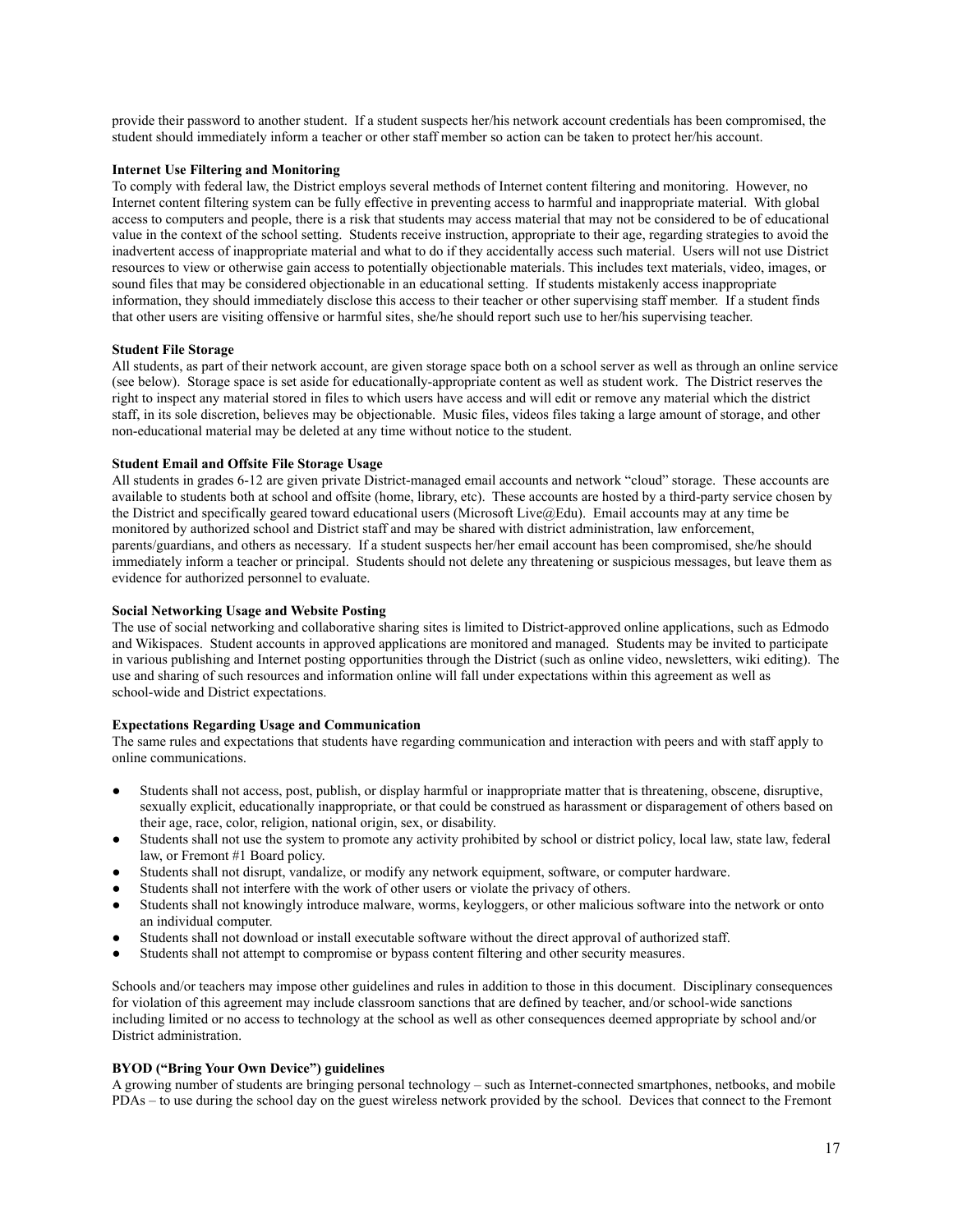#1 guest wireless network are subject to the same usage expectations and rules as are District-owned devices, and also subject to additional limitations established by the teacher/school. The District takes no responsibility for any issue or loss arising from the use of personal devices. The District reserves the right to search any and all personal technology devices brought upon the school campus or to any school activity or on any school bus if in the judgment of the supervisor or administrator in charge there is a reasonable suspicion to believe it contains evidence of the violation of a District rule, policy, or state or federal law which could subject the student to discipline.

#### **Opt-Out**

Due to the pervasive and immersive use of technology in our District, it has become impossible for students to "opt-out" of using Internet resources. In extraordinary situations, the parents and principal can choose to limit some Internet access for a student, but exceptions will always be made for Internet access to testing, student email, and other educational applications that are required parts of our curriculum, daily classwork, and communication.

#### **Disclaimer**

Fremont County School District #1 makes no warranties of any kind, whether expressed or implied, for the technology and Internet services it is providing. The District will not be responsible for any damages suffered by users, including loss of data resulting from delays, non-deliveries, incorrect deliveries, or service interruptions caused by its own negligence, user errors, omissions, or factors beyond the control of the District. Use of any information obtained via the Internet is at the user's own risk for the user's own purpose. The District specifically denies any responsibility for the accuracy or quality of information obtained through its Internet access. The district does not warrant that the functions of the system will meet any specific requirements or that it will be error-free or uninterrupted. The District shall not be liable for any direct or indirect, incidental, or consequential damages (including lost data, information, or monetary loss) sustained or incurred in connection with the use, operation, or inability to use any aspect of the system or service.

More information about each of these points may be found on the Fremont #1 Technology website. A link to our website is included on the District Website at [www.landerschools.org](http://www.landerschools.org).

## **PARENT AND FAMILY ENGAGEMENT (TITLE I SCHOOLS) (KBDA)**

The Every Student Succeeds Act (ESSA) requires meaningful parent involvement in their children's education. ESSA requires that all school districts that receive Title I funds have a written parent and family engagement policy. This policy shall be developed jointly with and agreed upon by both educators and parents. The intent of this policy is to involve parents and family as partners in the process of school review and improvement, in activities to improve student academic achievement and school performance, and to have an integral role in assisting in their child's learning. Meaningful efforts will be made to ensure involvement of all parents, along with community members, including parents of students often needing supplemental assistance in order to attain proficient levels of achievement.

The District shall annually, by the end of September (or following the release of achievement data, if later), through a variety of communication avenues inform parents regarding the following:

the status of District schools as it relates to the Elementary and Secondary Education Act (ESEA), "Every Student Succeeds Act" (ESSA), student achievement results and concerns, program and rights of parents to have meaningful involvement in the planning, review and improvement of the Title I program.

The District shall offer, in addition to an annual meeting, a flexible number of meetings at times determined most appropriate to gather parental involvement in developing, reviewing and evaluating on an ongoing basis this Parent and Family Engagement Policy. Parents shall be notified of:

- 1. their right to examine staff members' qualifications related to the ESSA requirement that parents of Title I students be allowed to request the qualifications of teachers and paraprofessionals providing services to their child (see policy GBJ);
- 2. their rights regarding their child's attendance site or participation in programs focused on school improvement;
- 3. assurances that all students in the District shall be involved with state-required assessment, with alternate assessments or exclusions only as allowed under Wyoming Department of Education guidelines;
- 4. the District's commitment to offering training annually, to parents, related to activities in the home which reinforce student progress in such areas as reading, mathematics, science, self-esteem, and others;
- 5. their right to be informed about progress and to be involved with decision-making regarding their child's educational program, and in a language appropriate to their circumstances;
- 6. Consolidated Grant resources available for use in parent activities including training, out-of-district school site visitations, and support for meeting expenses including child care, transportation, and supplies;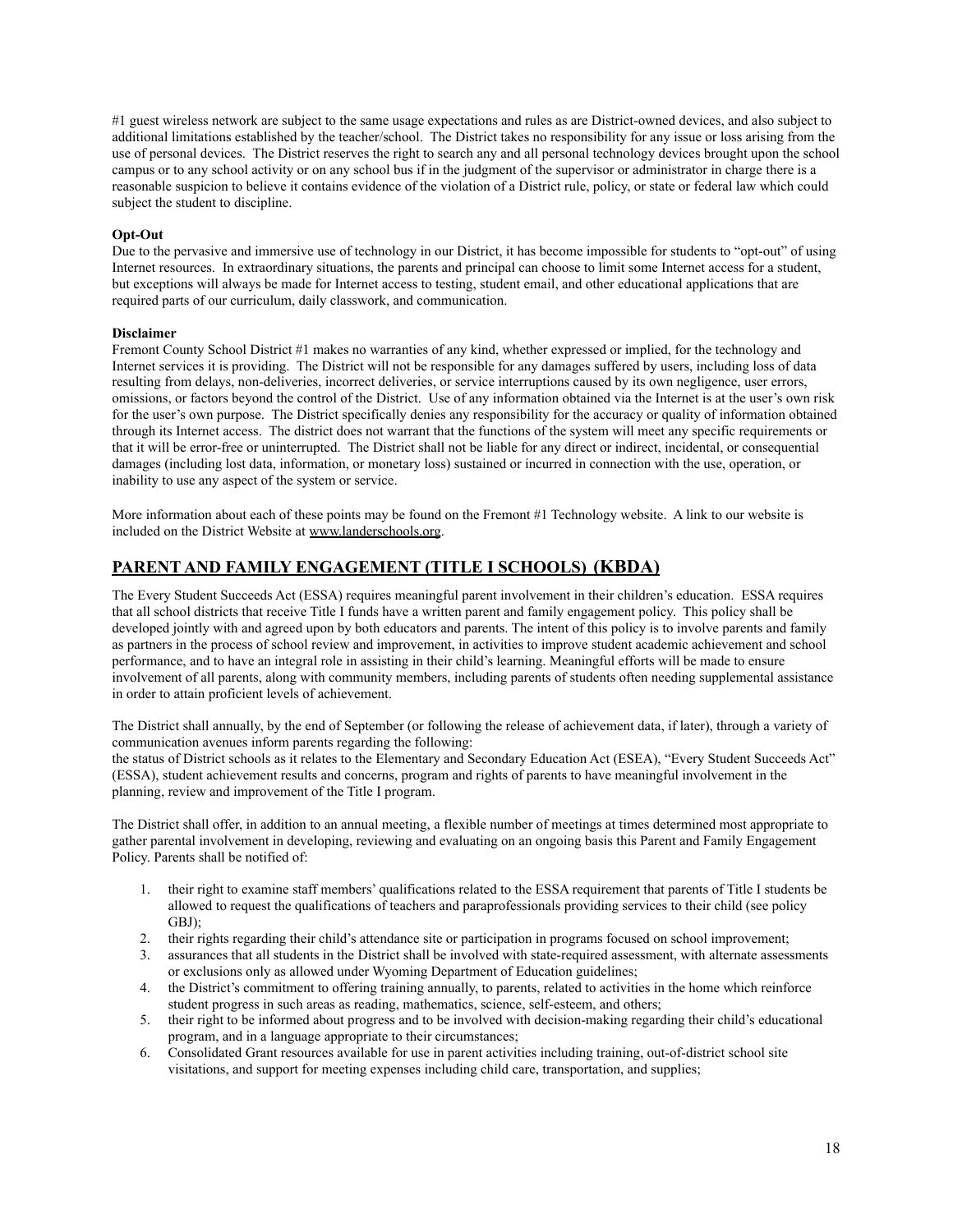- 7. that the District shall provide opportunities for parents to meet individually with staff, at times as convenient as practicable, to discuss student progress and concerns. Parents will be informed of internet-based, secure information which they may retrieve, on a daily basis if so desired.
- 8. their right, if they are home-schooling parents, to have access to federally-funded programs such as Title I, Special Education, and staff development training, and that their children may participate in annual state-mandated assessments;
- 9. requirements as mandated by State standards, State assessments, and requirements for graduation.

The School District and parents will develop a school-parent compact that outlines how parents, students and school staff will share the responsibility for improving student achievement, and describes how parents and teachers will communicate. The School District will offer assistance to parents in understanding the education system and the state standards, and how to support their children in achievement. The District will provide materials and training to help parents work with children. The District will educate teachers and other school staff, including school leaders, in how to engage families effectively. The District will coordinate with other federal and state programs, including preschool programs. The District will provide reasonable support the parents may request and provide information in a format and language parents can understand.

#### District Title I Parent Advisory Council/School-Parent Compact

A District Title I Parent Advisory Council, composed of parents from each of the District's Title I schools, shall meet a minimum of twice annually with the District Title I Director and Title I staff to address the areas described below. The required meetings shall occur in October and May, following building-level meetings in September and April.

- 1. Review of present implementation progress and parent input, including a review of this policy and recommendations for changes, if necessary.
- 2. Information and review of training opportunities for parents and staff.
- 3. Review of current priorities and activities and an opportunity for input from parents for additional considerations.
- 4. Review reports from building-level meetings and consider for adoption recommendations from those meetings.
- 5. Make recommendations having the intent of encouraging parent participation in Title I-related activities.

## Building Level Parent Involvement/School-Parent Compact Each Title I school shall have a committee composed of parents of Title I parents which shall meet a minimum of twice annually (September and April) with building Title I staff and administration. Among the responsibilities of each committee shall be:

- 1. providing support as appropriate for the school's parent conference activities including information gathering,
- registration, and other help to improve school-community communication;
- 2. providing input to the building's School-Parent Compact, particularly in areas related to parent training, instructional support in the home, and other topics focusing on student performance;
- 3. providing building-level recommendations to be taken to the District Title I Advisory Council, addressing the topics listed in that body's description of responsibilities;
- 4. involving, as appropriate, staff from "feeder" pre-schools.
- 5. outline how parents, the entire school staff, and students will share the responsibility for improved student academic achievement.

Each Title I school shall provide written progress reports to parents concerning their child's academic performance, on a regular basis, and shall schedule parent conferences a minimum of twice annually for individual sessions. In some instances, meetings may be held more frequently to address significant concerns or problems.

Of the Title I funds received by the District, not less than one percent (1%) shall be mandated to fund family engagement with the District sending at least ninety percent (90%) of those funds directly to the Title I school.

## **PARENTS RIGHT TO KNOW (SEC. 1112. [20 U.S.C. 6312], section (e))**

INFORMATION FOR PARENTS.— At the beginning of each school year, a local educational agency that receives funds under this part shall notify the parents of each student attending any school receiving funds under this part that the parents may request, and the agency will provide the parents on request (and in a timely manner), the following information:

- 1) Information regarding the professional qualifications of the student's classroom teachers, including at a minimum, the following:
	- i) Whether the student's teacher—
		- (1) has met State qualification and licensing criteria for the grade levels and subject areas in which the teacher provides instruction;
		- (2) is teaching under emergency or other provisional status through which State qualification or licensing criteria have been waived; and
		- (3) is teaching in the field of discipline of the certification of the teacher.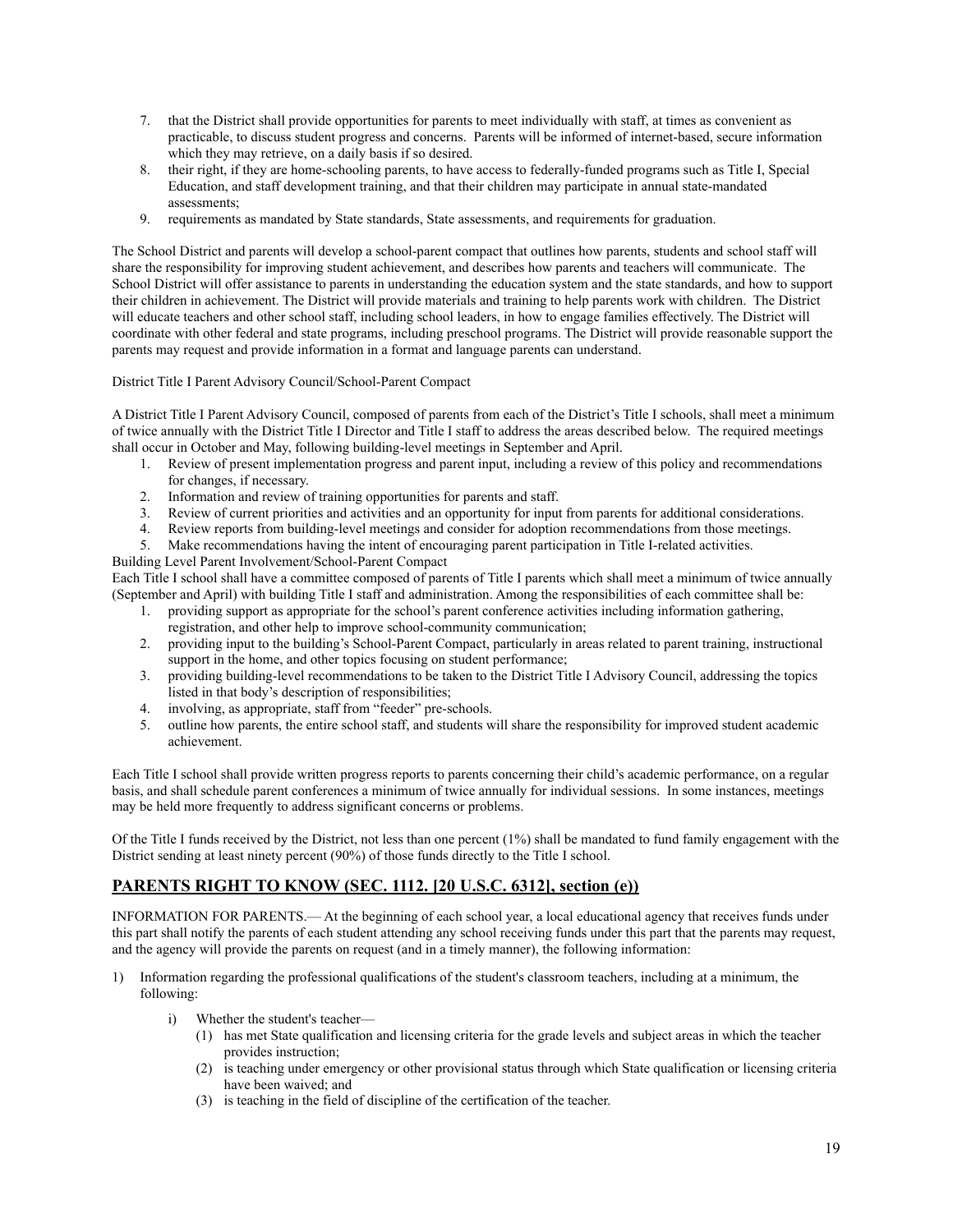- ii) Whether the child is provided services by paraprofessionals and, if so, their qualifications.
- b) ADDITIONAL INFORMATION.—In addition to the information that parents may request, a school that receives funds under this part shall provide to each individual parent of a child who is a student in such school, with respect to such student
	- i) information on the level of achievement and academic growth of the student, if applicable and available, on each of the State academic assessments required under this part; and
	- ii) timely notice that the student has been assigned, or has been taught for 4 or more consecutive weeks by, a teacher who does not meet applicable State certification or licensure requirements at the grade level and subject area in which the teacher has been assigned.
- 2) Information regarding any State or local educational agency policy regarding student participation in any assessments mandated by section 1111(b)(2) and by the State or local educational agency, which shall include a policy, procedure, or parental right to opt the child out of such assessment, where applicable.
	- a) For each grade served by the local educational agency, information will be provided on each assessment required by the State to comply with section 1111, other assessments required by the State, and where such information is available and feasible to report, assessments required district-wide by the local educational agency, including
		- i) the subject matter assessed;
		- ii) the purpose for which the assessment is designed and used;
		- iii) the source of the requirement for the assessment; and
		- iv) where such information is available—
			- (1) the amount of time students will spend taking the assessment, and the schedule for the assessment; and
			- (2) the time and format for disseminating results.
	- b) LOCAL EDUCATIONAL AGENCY THAT DOES NOT OPERATE A WEBSITE.—In the case of a local educational agency that does not operate a website, such local educational agency shall determine how to make the information described in subparagraph (A) widely available, such as through distribution of that information to the media, through public agencies, or directly to parents.
- 3) Information to parents of an English learner identified for participation or participating in such a program, of
	- a) the reasons for the identification of their child as an English learner and in need of placement in a language instruction educational program;
	- b) the child's level of English proficiency, how such level was assessed, and the status of the child's academic achievement;
	- c) the methods of instruction used in the program in which their child is, or will be, participating and the methods of instruction used in other available programs, including how such programs differ in content, instructional goals, and the use of English and a native language in instruction;
	- d) how the program in which their child is, or will be, participating will meet the educational strengths and needs of their child;
	- e) how such program will specifically help their child learn English and meet age-appropriate academic achievement standards for grade promotion and graduation;
	- f) the specific exit requirements for the program, including the expected rate of transition from such program into classrooms that are not tailored for English learners, and the expected rate of graduation from high school (including four-year adjusted cohort graduation rates and extended-year adjusted cohort graduation rates for such program) if funds under this part are used for children in high schools;
	- g) in the case of a child with a disability, how such program meets the objectives of the individualized education program of the child, as described in section 614(d) of the Individuals with Disabilities Education Act (20 U.S.C. 1414(d)); and
	- h) information pertaining to parental rights that includes written guidance
		- i) detailing the right that parents have to have their child immediately removed from such program upon their request;
		- ii) detailing the options that parents have to decline to enroll their child in such program or to (a) choose another program or method of instruction, if available; and
		- iii) assisting parents in selecting among various programs and methods of instruction, if more than 1 program or method is offered by the eligible entity.
	- i) SPECIAL RULE APPLICABLE DURING THE SCHOOL YEAR.—For those children who have not been identified as English learners prior to the beginning of the school year but are identified as English learners during such school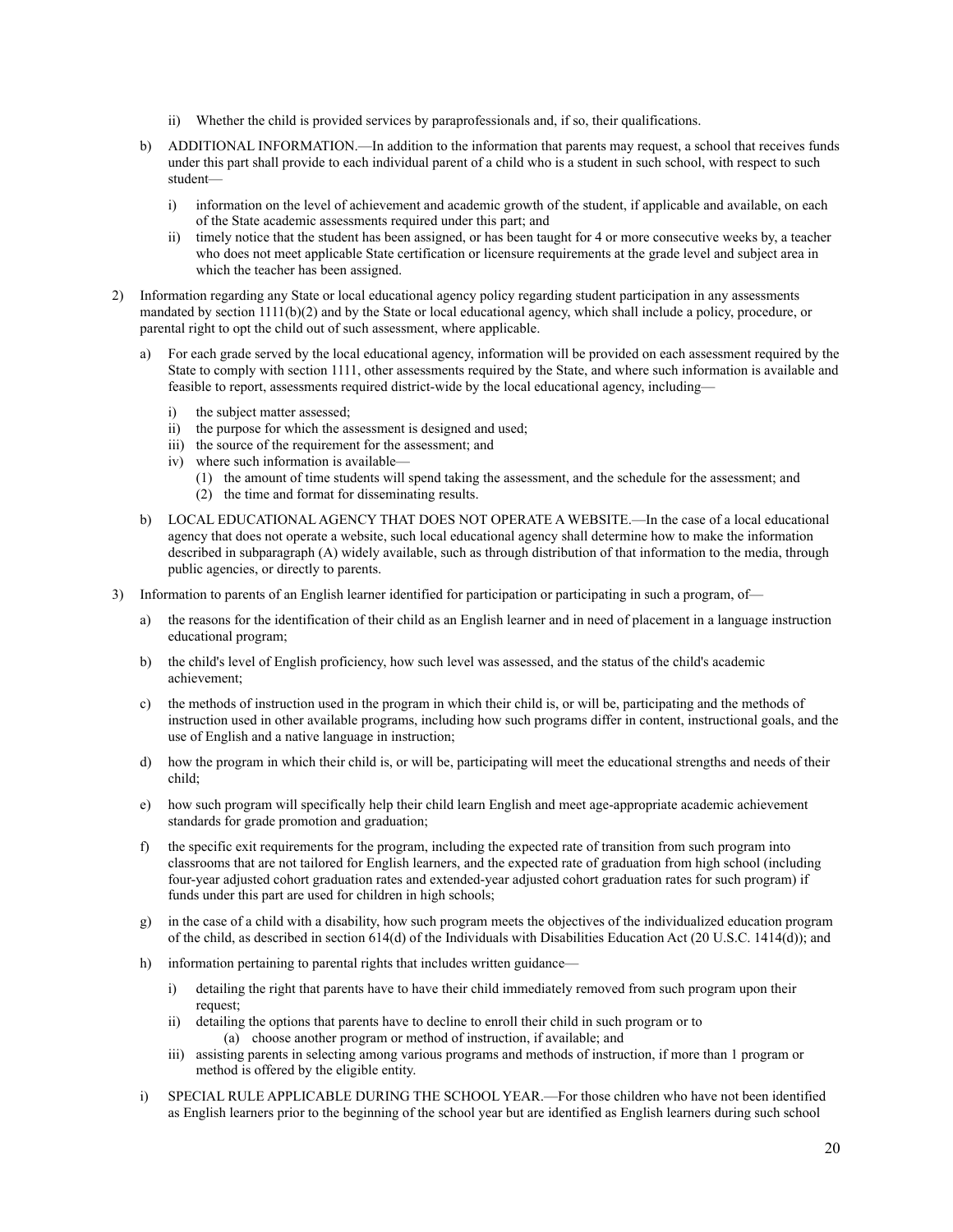year, the local educational agency shall notify the children's parents during the first 2 weeks of the child being placed in a language instruction educational program consistent with subparagraph (A).

- j) PARENTAL PARTICIPATION.
	- i) IN GENERAL.—Each local educational agency receiving funds under this part shall implement an effective means of outreach to parents of English learners to inform the parents regarding how the parents can—
		- (1) be involved in the education of their children; and
		- (2) be active participants in assisting their children to—
			- (a) attain English proficiency;
			- (b) achieve at high levels within a well-rounded education; and
			- (c) meet the challenging State academic standards expected of all students.
	- ii) REGULAR MEETINGS.—Implementing an effective means of outreach to parents shall include holding, and sending notice of opportunities for, regular meetings for the purpose of formulating and responding to recommendations from parents of students assisted under this part or title III.
- k) BASIS FOR ADMISSION OR EXCLUSION.— A student shall not be admitted to, or excluded from, any federally assisted education program on the basis of a surname or language-minority status.

## **PPRA NOTICE AND CONSENT/OPT-OUT FOR SPECIFIC ACTIVITIES**

The Protection of Pupil Rights Amendment (PPRA), 20 U.S.C. 1232h, requires schools to notify you and obtain consent or allows you to opt out your child from participating in certain school activities. These activities include a student survey, analysis, or evaluation that concerns one or more of the following eight areas ("protected information surveys")

- 1. Political affiliations or beliefs of the student or student's parent
- 2. Mental or psychological problems of the student or student's family
- 3. Sexual behavior or attitudes
- 4. Illegal, anti-social, self-incriminating, or demeaning behavior
- 5. Critical appraisals of others with whom respondents have close family relationships
- 6. Legally recognized privileged relationships, such as with lawyers, doctors, or ministers
- 7. Religious practices, affiliations, or beliefs of the student or parents
- 8. Income, other than as required by law to determine program eligibility

This requirement also applies to the collection, disclosure or use of student information for marketing purposes ("marketing surveys"), and certain physical exams and screenings.

#### **(Please note that this notice and consent/opt-out transfers from parents to any student who is 18 or older or an emancipated minor under Wyoming Law.)**

## **SECLUSION AND RESTRAINT POLICY (JLJ)**

FCSD#1 has a policy on seclusion and restraint of students. This policy can be found on the school district website under the About Us tab under Governing Board. For questions about the policy, please contact your child's principal or the District's Special Services Director (332-4711).

## **SEX OFFENDERS ON SCHOOL PROPERTY (KIB)**

Pursuant to Wyoming Statute §6-2-320, registered sex offenders requesting permission to be on school property under conditions not already specified under this law, are required to have written permission.

In compliance with this law, registered sex offenders seeking written permission to be on school property, or to attend a school event located elsewhere, are required to submit the form to the appropriate principal no later than three school days in advance of the date he/she is requesting.

A reply to this written request will be given prior to the requested date. Only the Superintendent may grant permission for this request after consulting with the appropriate principal.

The District shall inform its staff and students/parents by notice published annually by the school district either by including such notice with annual notices published in the local newspaper or by other notice directly provided to staff and students or the parents of minor students that the staff member and/or student/parent can obtain information regarding sex offenders either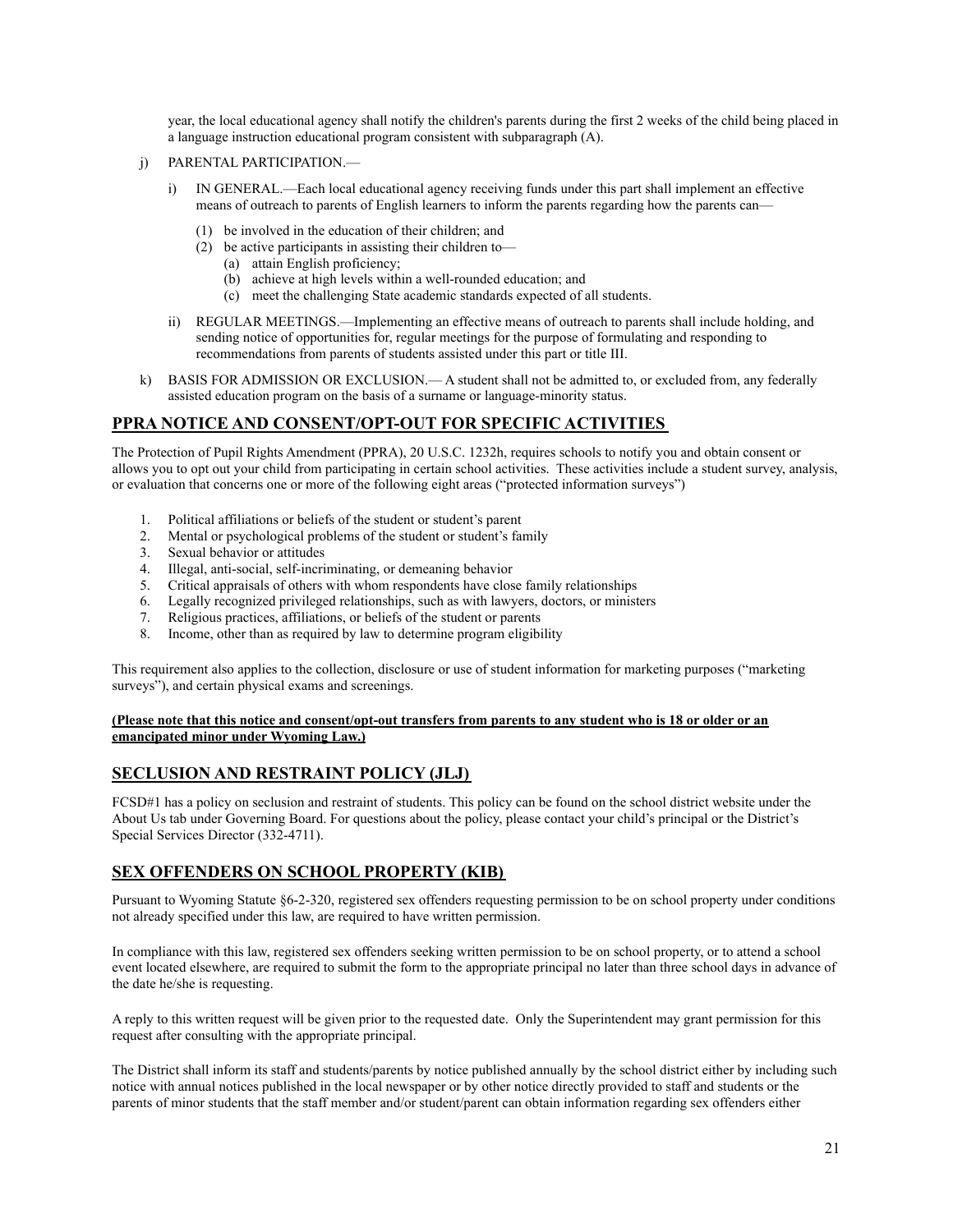employed by the school district or attending a school in the school district by contacting local law enforcement (police or sheriff's department) having jurisdiction over the school campus as required by W.S. §7-19-303(h).

## **SEXUAL HARASSMENT (GCQD)**

(This is a condensed version of the policy. A complete copy is available in the school office or on the District's website.)

#### **Basic Policy:**

Fremont County School District #1 is committed to a positive and productive working and learning environment free of discrimination and sexual harassment. Discrimination and sexual harassment adversely affect morale and interfere with employee and student ability to work and learn. The District prohibits sexual harassment, discrimination or intimidation of its employees and students, whether committed by a co-worker, supervisor, subordinate, contractor, volunteer, or student; and finds such behavior just cause for disciplinary action. Whereas, sexual harassment substantially compromises the attainment of educational excellence and the District will not tolerate such behavior between members of the same or opposite gender.

Furthermore, the District prohibits retaliation against any employee or student because he or she has made a report of alleged sexual harassment or discrimination or against any employee or student who testified, assisted, or participated in the investigation of a report. Retaliation includes, but is not limited to, any form of intimidation reprisal, or adverse pressure. Retaliation is itself a violation of federal and state regulations prohibiting discrimination or sexual harassment and will lead to disciplinary action against the offender as hereinafter set forth.

This policy also applies to individuals attending any school-sponsored events, regardless of location.

#### **Reporting:**

Students or employees who believe they may have been harassed or intimidated should contact a counselor, the Title IX Coordinator, a school nurse or the building principal unless such person is involved in the alleged harassment.

Once a report has been filed, a confidential and expeditious investigation shall be initiated.

#### **Confidentiality:**

A report of sexual harassment or intimidation, and the investigation, is to be kept in strictest confidentiality to the greatest extent possible for the protection of all parties involved.

All parties' right to privacy will be protected to the extent possible. The District has a compelling interest to provide educational programs in an environment free from sexual harassment and discrimination. Therefore, the District's obligation to investigate and take corrective action may supersede an individual's right to privacy.

#### **Investigation and Action Procedure:**

The District has a procedure in place to investigate and act on all complaints. Each incident will be investigated in a timely fashion.

## **STUDENT TRANSPORTATION FOR ACTIVITY TRIPS (JFCD)**

In all extra-curricular activity programs, students will be required to ride to and from the activity in school-provided vehicles unless parents/guardians have obtained approval per the requirements in this policy to transport their children to or from a school-sanctioned activity.

Students may travel with parents/guardians or their designee, including the student him or herself, for either leg of a trip if the request has been approved by the Activities Director or his/her designee. For transportation to an activity, the student release request must be made 24 hours in advance of trip departure. If there is any doubt as to who the student's legal guardian is, the request shall not be approved. Accommodation for alternate pickup/dropoff locations will be made if it is safe and reasonable to do so and the arrangement has been approved by the Activities Director or his/her designee.

## **TRANSFER OF SCHOOL DISCIPLINARY RECORDS (20 USC 7917)**

Title VIII of the Every Student Succeeds Act (ESSA) seeks to provide our nation's schools with a safe and drug-free environment so that teaching and learning are not disrupted and each student has the opportunity to succeed in school. Section 8537 of the Act requires each state to submit an assurance that it has procedures to transfer a student's disciplinary records, with respect to a suspension or expulsion, when the student enrolls in another public or private school.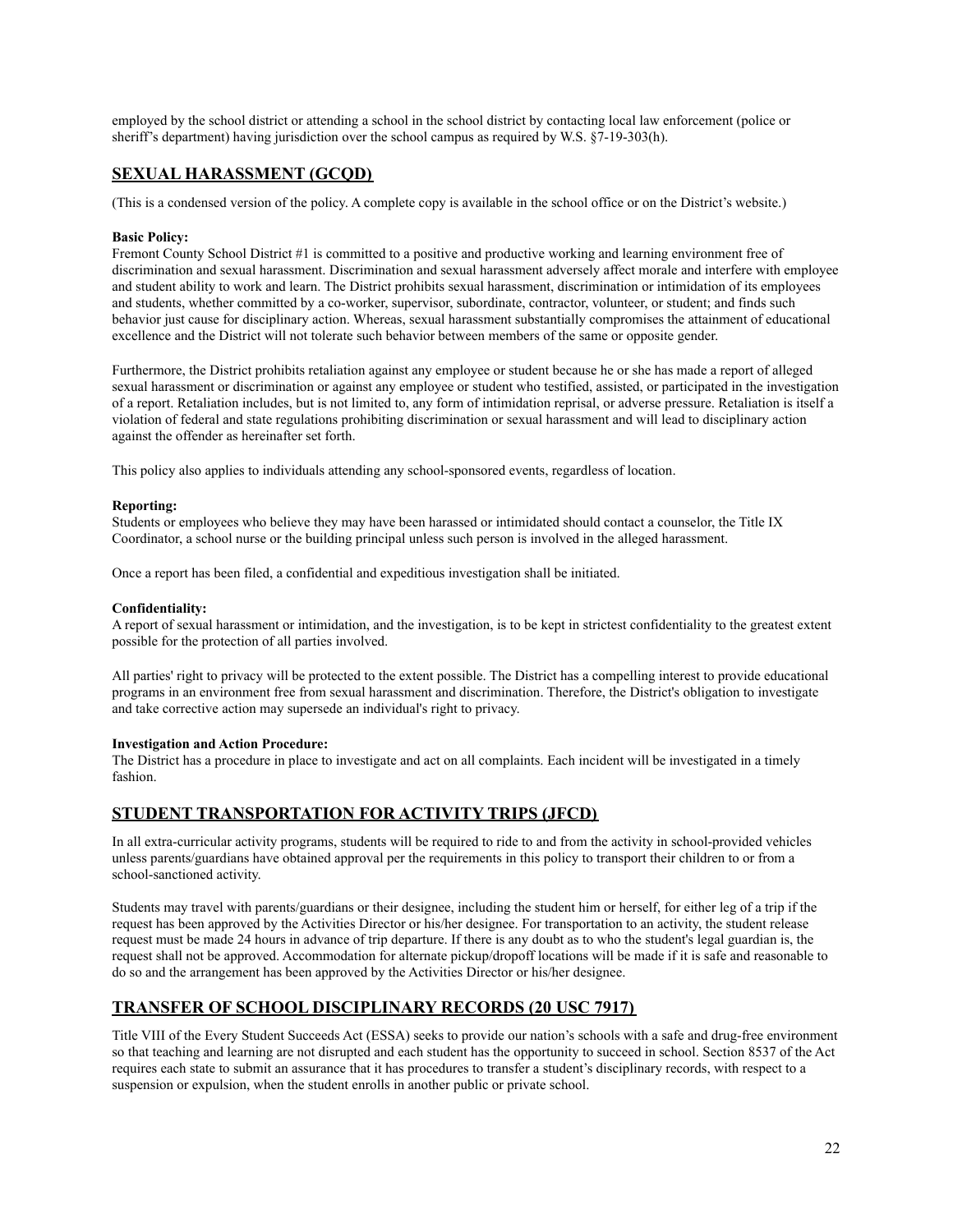## **VOLUNTEERS – BACKGROUND CHECKS (IICD)**

Individuals who volunteer to share their time, talents, knowledge, and efforts with students provide a valuable service to the District. However, it is the District's responsibility to ensure that student safety is the primary consideration as volunteers are approved.

All volunteers will be asked to complete the District's **"**Volunteer Information Form."

All individuals who volunteer to assist with school activities under the following circumstances must undergo screening through a nationwide database selected and used by the District:

- 1. Individuals who volunteer on a "regular" basis so that it is anticipated that they will volunteer for 36 or more hours during the school year (i.e., one hour per week or more); if these individuals will likely never be alone with students without a school district employee being present, principals may choose not to have a volunteer in this category have the criminal background check; or
- 2. Any individual whose volunteer work will allow the volunteer to be alone with a student or group of students for more than a few minutes without being in visual contact of a school employee; or
- 3. Any individual who will accompany students on an overnight trip; or
- 4. Any individual who volunteers as a coach for more than five days during a season or is likely to assist an activity sponsor for more than five days during a school year; or
- 5. Any individual who will accompany students on an activity, sports event, or field trip off school premises and will be alone with a student or small group of students without a school district employee being within visual contact of the volunteer for more than a few moments.

A principal may require any volunteer to be screened through the nationwide database used by the District whether or not the volunteer is subject to mandatory screening as outlined above.

A volunteer will only need to undergo the screening one time unless the principal requests that it occur more frequently.

The results of the screening will be submitted to the Superintendent of Schools and will remain confidential to the greatest extent possible; however, the District reserves the right to provide such information to other School District personnel or to law enforcement officials as is deemed necessary, consistent with legitimate educational interests, including but not limited to school safety requirements. The Superintendent will review the results of the background checks and determine the suitability of a volunteer. If necessary, the Superintendent will discuss the results with the principal in whose school the volunteer wishes to work, other School District personnel, or law enforcement officials as the Superintendent determines necessary, and may discuss the results with the volunteer. The screening results must be received prior to allowing a volunteer to participate in an overnight trip with students or on a field trip during which the volunteer will be alone with a student or a small group of students. An individual who is required to have a background check may volunteer on school premises for up to three days before the results of the background check are received by the District if the following conditions are met: (1) The volunteer completes the "Volunteer Information Form" to self-report any prior criminal problems, and (2) the principal approves the volunteer being in the school, and (3) the volunteer will be monitored by a teacher, sponsor, or administrator.

To help volunteers and chaperones understand District expectations, a "Code of Conduct" will be developed and provided to all volunteers and chaperones.

For students who will be placed in businesses for work-study, job-shadowing, internship, etc. experiences without a school district employee being present while the student is at the work site, the agreement that is signed by the business or company where the student will work will have a clause that states that the employer verifies that no known sex offender or felon is employed by the business or company.

The District retains the right to reject or refuse the offer of any person to serve as a volunteer at any time for any reason or no reason at all.

## **WEAPONS POSSESSION (GCU)**

It is the intent of the Board of Trustees to prevent weapons from being brought onto school property and into school buildings. Weapons include objects, when used inappropriately by someone, could cause harm to any person on school property.